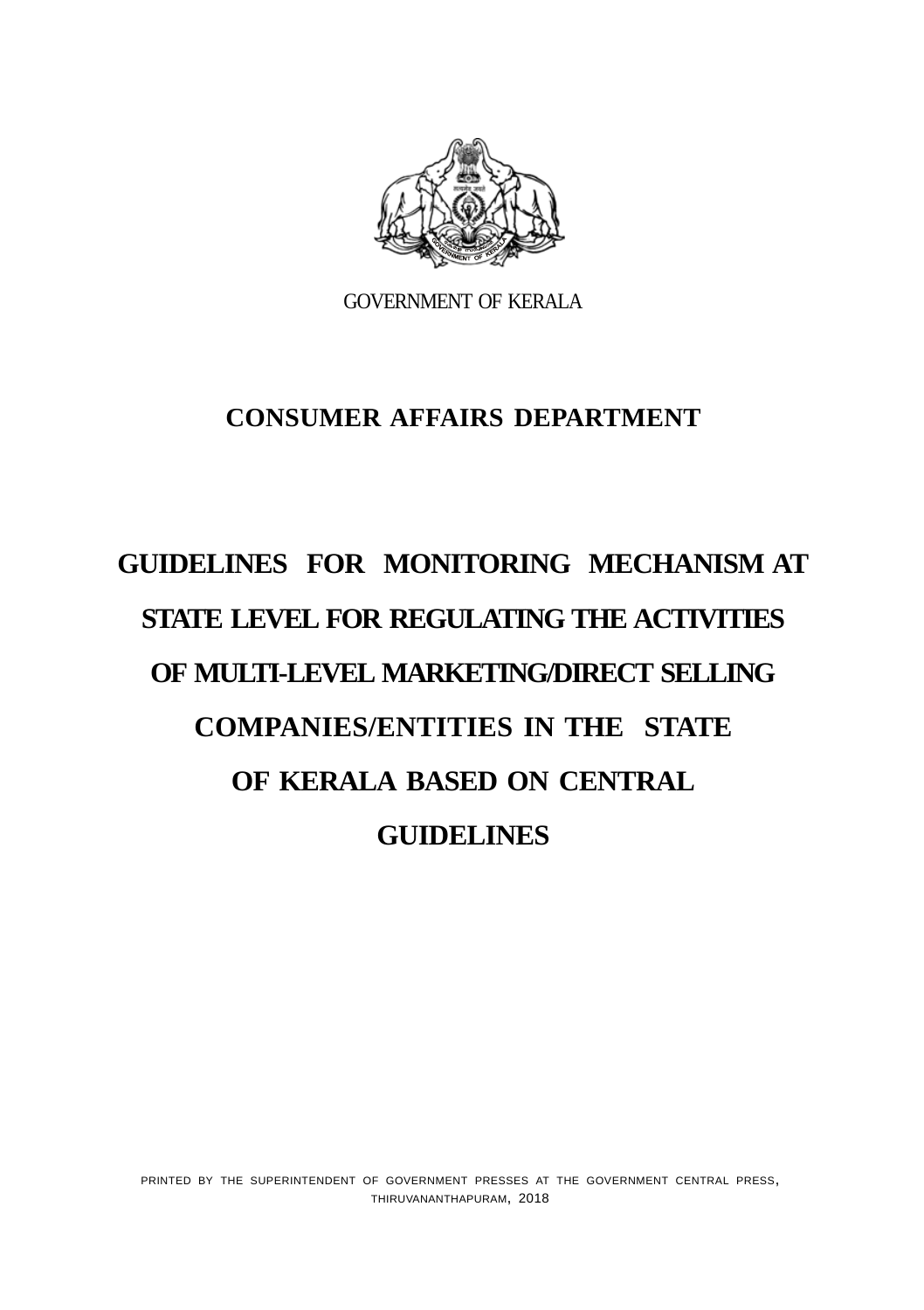# **GUIDELINES FOR MONITORING MECHANISM AT STATE LEVEL FOR REGULATING THE ACTIVITIES OF MULTI-LEVEL MARKETING/DIRECT SELLING COMPANIES/ENTITIES IN THE STATE OF KERALA BASED ON CENTRAL GUIDELINES**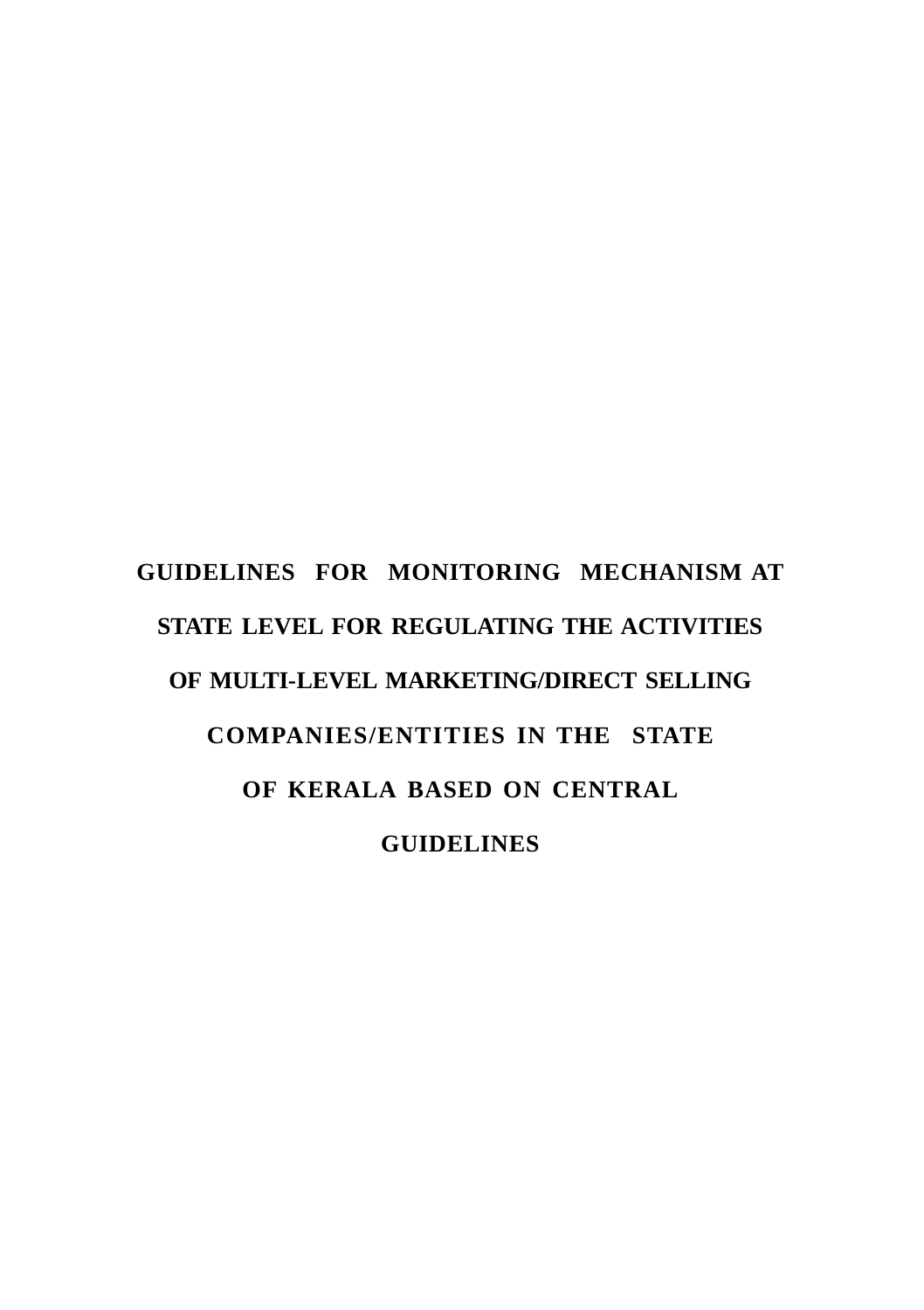#### **CONTENTS**

#### PART-1—DIRECT SELLING GUIDELINES 2018 ... 1

 (Advisory by the Government of India to all State Governments/Union Territories vide Office Memorandum *Vide F. No. 21/18/2014-IT (Vol-II) dated 9th September, 2016 published vide Notification No.G. S. R. 1013(E) dated 26th October, 2016, of Ministry of Consumer Affairs, Food and Public Distribution, Government of India, New Delhi)*

(Along with Enrollment Application & FAQ)

# PART-2—MONITORING MECHANISM FOR IMPLEMENTING THE CENTRAL GUIDELINES .. 23

(Along with Enrollment Application)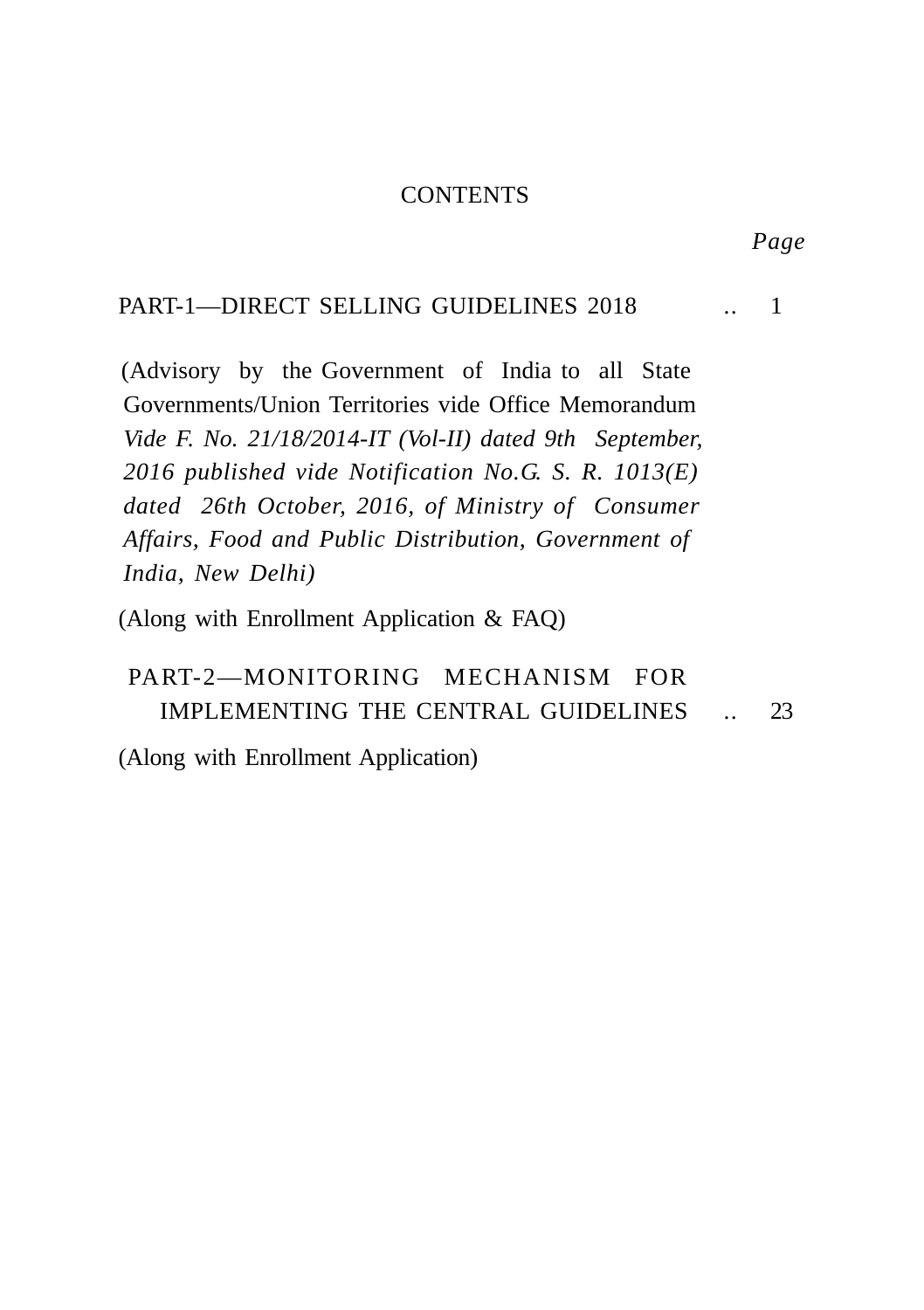

## GOVERNMENT OF KERALA

## **Abstract**

CONSUMER AFFAIRS DEPARTMENT—GUIDELINES ON MONITORING MECHANISM FOR REGULATING MULTI-LEVEL MARKETING/DIRECT SELLING—ORDERS ISSUED

# CONSUMER AFFAIRS DEPARTMENT

# **G. O. (P) No. 8/2018/CAD. Dated, Thiruvananthapuram, 4th June, 2018.**

- *Read*:—1. Office Memorandum F. No. 21/18/2014-IT(Vol-II) dated 9-9-2016 received from Department of Consumer Affairs, Government of India.
	- 2. G. O. (Rt.) No. 303/2017/CAD dated 7-9-2017.
	- 3. Letter No. (CS) CA. 2-2052/17 dated 9-3-2018 of the Director of Civil Supplies, Thiruvananthapuram.

#### **ORDER**

As per the Office Memorandum read above, Government of India have issued the model Guidelines for Advisory mechanism on the regulation of Direct Selling Industry and also requested the State Government to implement the same in the State and to set-up a mechanism to monitor the activities of direct selling entity. Accordingly as per the G. O. read above, Government have constituted a committee consisting of, the Secretary to Government, Consumer Affairs Department as the Chairman, the Director of Civil Supplies as the Convenor, the Law Officer, office of the Civil Supplies Commissionerate as the Member Secretary and representatives from Finance Department, Law Department, Home Department, Taxes Department, Industries Department, Industries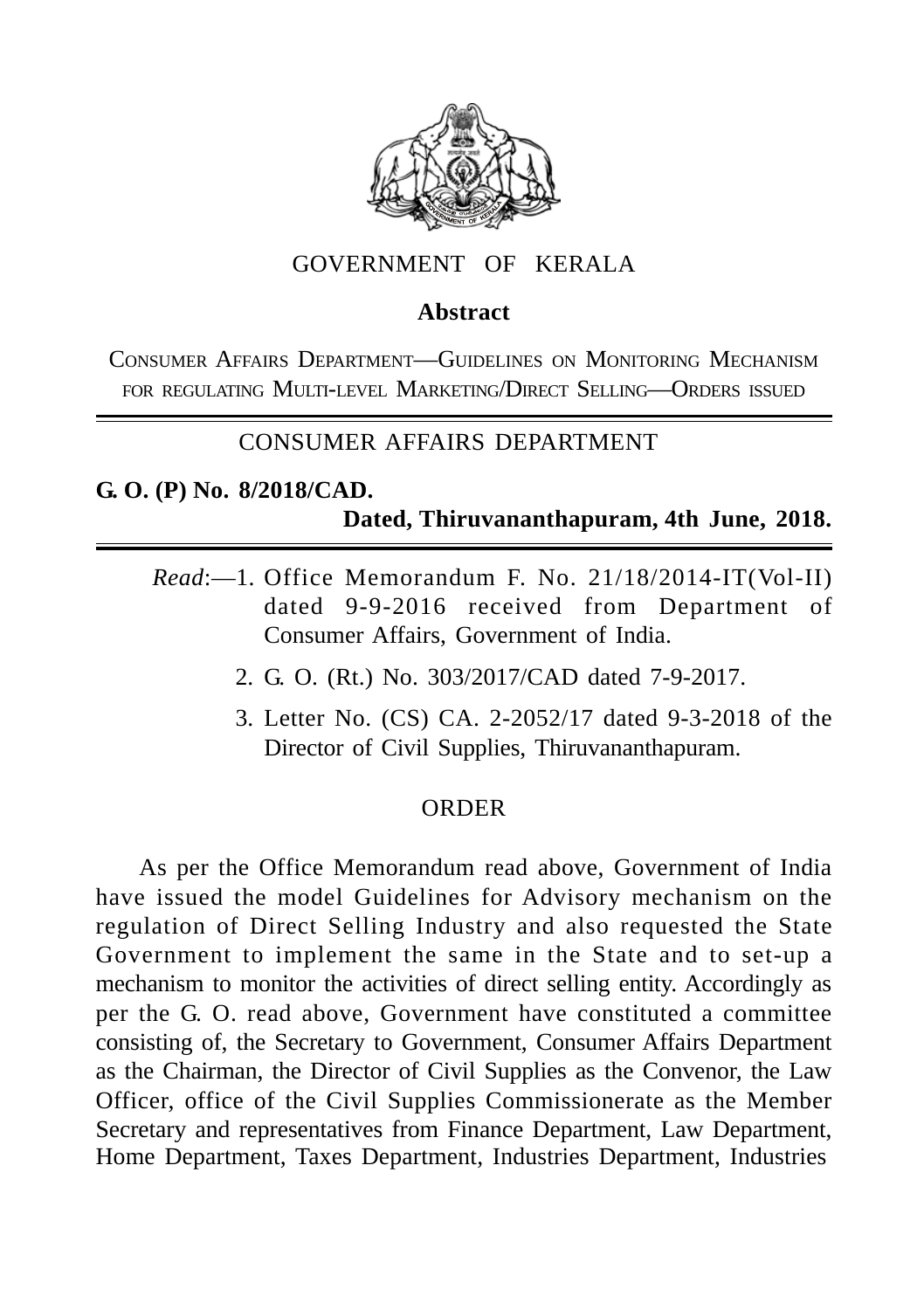Directorate, State Taxes Commissionerate and Gulati Institute of Finance and Taxation (GIFT) as members. The Committee has prepared the draft Guidelines and Monitoring Mechanism in this regard and as per the letter read above the Director of Civil Supplies has submitted the draft Guidelines for the approval of Government after stakeholders consultation and publication of the proposed draft in the portal of the department for public opinion.

Government have examined the matter in detail and are now pleased to issue approval for the Guidelines on Monitoring Mechanism for regulating the activities of Multi-level Marketing/Direct selling entity in the State as appended to this Government Order.

> By order of the Governor, MINI ANTONY. *Secretary to Government.*

To

- The Secretary, Department of Consumer Affairs, Government of India, New Delhi.
- The Director of Civil Supplies, Thiruvananthapuram.
- The State Police Chief, Thiruvananthapuram.
- The Director, Industries Department, Thiruvananthapuram.
- The Commissioner, State Taxes Department, Thiruvananthapuram.
- The Director, Gulati Institute of Finance and Taxation, Sreekaryam, Thiruvananthapuram.
- The Information and Public Relations Department (Web and New Media—For publishing the G. O. in the Government website).
- All District Collectors.
- The Finance Department.
- The Law Department.
- The Home Department.
- The Taxes Department.
- The Industries Department.
- The Stock File/Office Copy.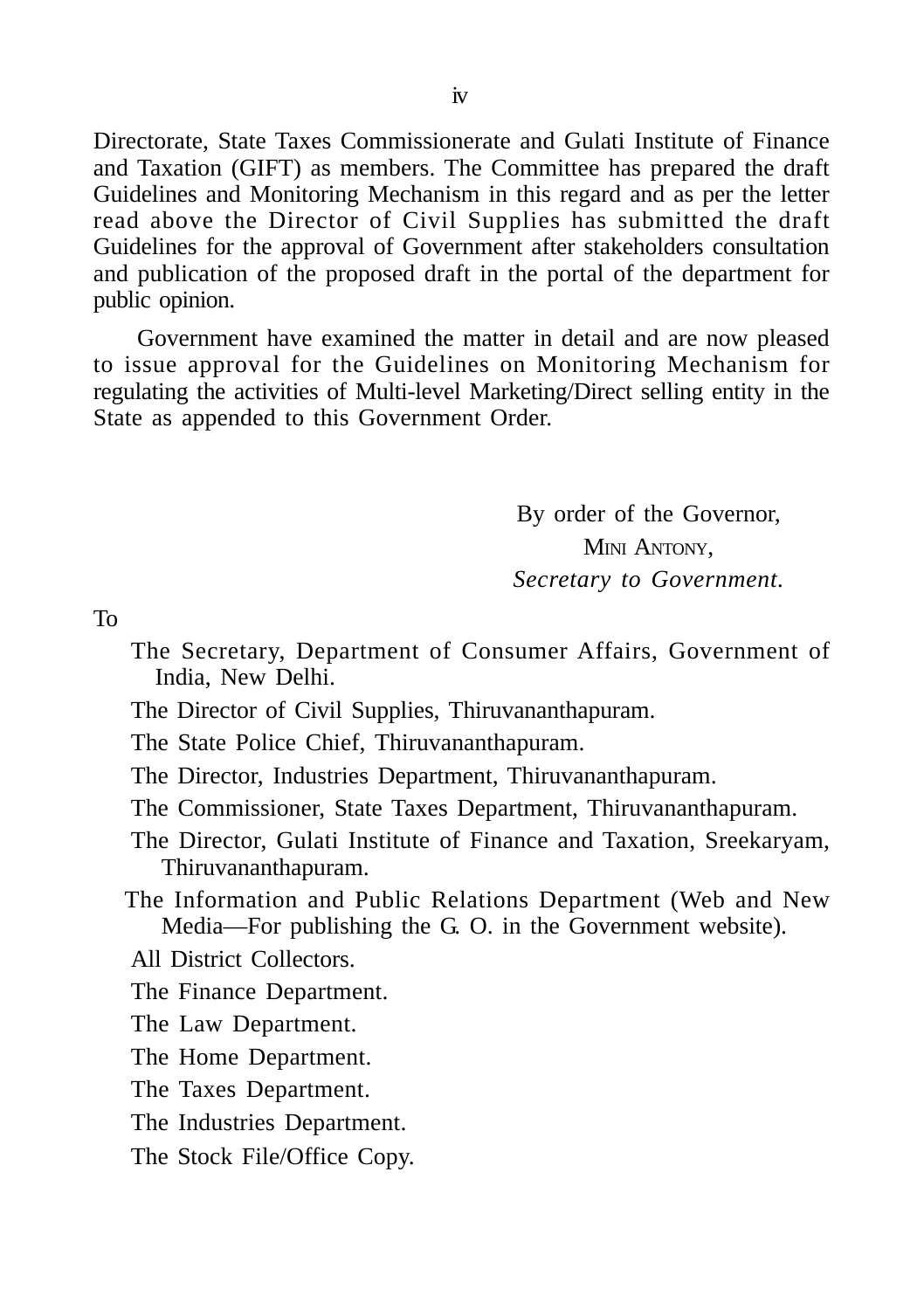#### PART-1

## DIRECT SELLING GUIDELINES 2018

These are guiding principles for the State Government/Monitoring Authority set-up by the State Government for regulating the business of "Direct Selling" and Multi-Level Marketing (MLM) and strengthen the existing regulatory mechanism on Direct Selling and MLM, for preventing fraud and protecting the legitimate rights and interests of consumers.

#### **Clause 1: Definitions**

In these Guidelines unless and otherwise required:

1. "Act" means the Consumer Protection Act, 1986 (68 of 1986).

2. "Consumer" shall have the same meaning as provided under the Consumer Protection Act, 1986.

3. "Prospect" means a person to whom an offer or a proposal is made by the Direct Seller to join a Direct Selling opportunity.

4. "Direct Seller" means a person appointed or authorized, directly or indirectly, by a Direct Selling Entity through a legally enforceable written contract to undertake direct selling business on principal to principal basis.

5. "Network of Direct Selling" means a network of direct sellers at different levels of distribution, who may recruit or introduce or sponsor further levels of direct sellers, who they then support:

*Explanation*:—"network of direct selling" shall mean any system of distribution or marketing adopted by a direct selling entity to undertake direct selling business and shall include the multi-level marketing method of distribution.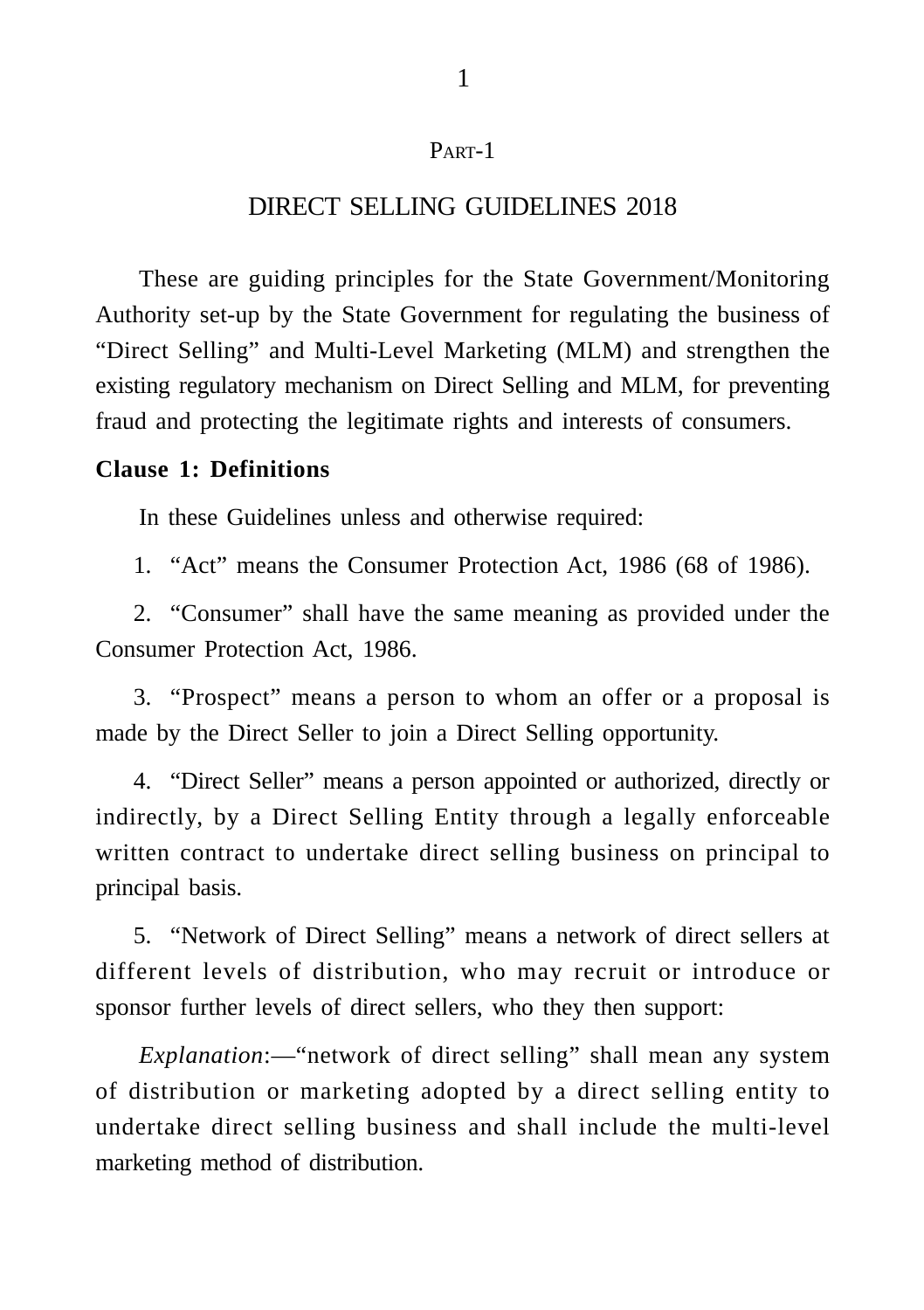6. "Direct Selling" means marketing, distribution and sale of goods or providing of services as a part of network of Direct Selling other than under a pyramid scheme:

Provided that such sale of goods or services occurs otherwise than through a "permanent retail location" to the consumers, generally in their houses or at their workplace or through explanation and demonstration of such goods and services at a particular place.

7. "Direct Selling Entity", means an entity, not being engaged in a pyramid scheme, which sells or offers to sell goods or services through a direct seller:

Provided that "Direct Selling Entity" does not include any entity or business notified otherwise by the Government for the said purpose from time to time.

8. "Goods" means goods as defined in the Sale of Goods Act, 1930 and "Service" means service as defined in the Consumer Protection Act, 1986.

9. "Saleable" shall mean, with respect to goods and/or services, unused and marketable, which has not expired, and which is not seasonal, discontinued or special promotion goods and/or services.

10. "Cooling-off Period" means the duration of time counted from the date when the direct seller and the direct selling entity enter into an agreement under Clause 4 and ending with date on which the contract is to be performed and within which the direct seller may repudiate the agreement without being subject to penalty for breach of contract.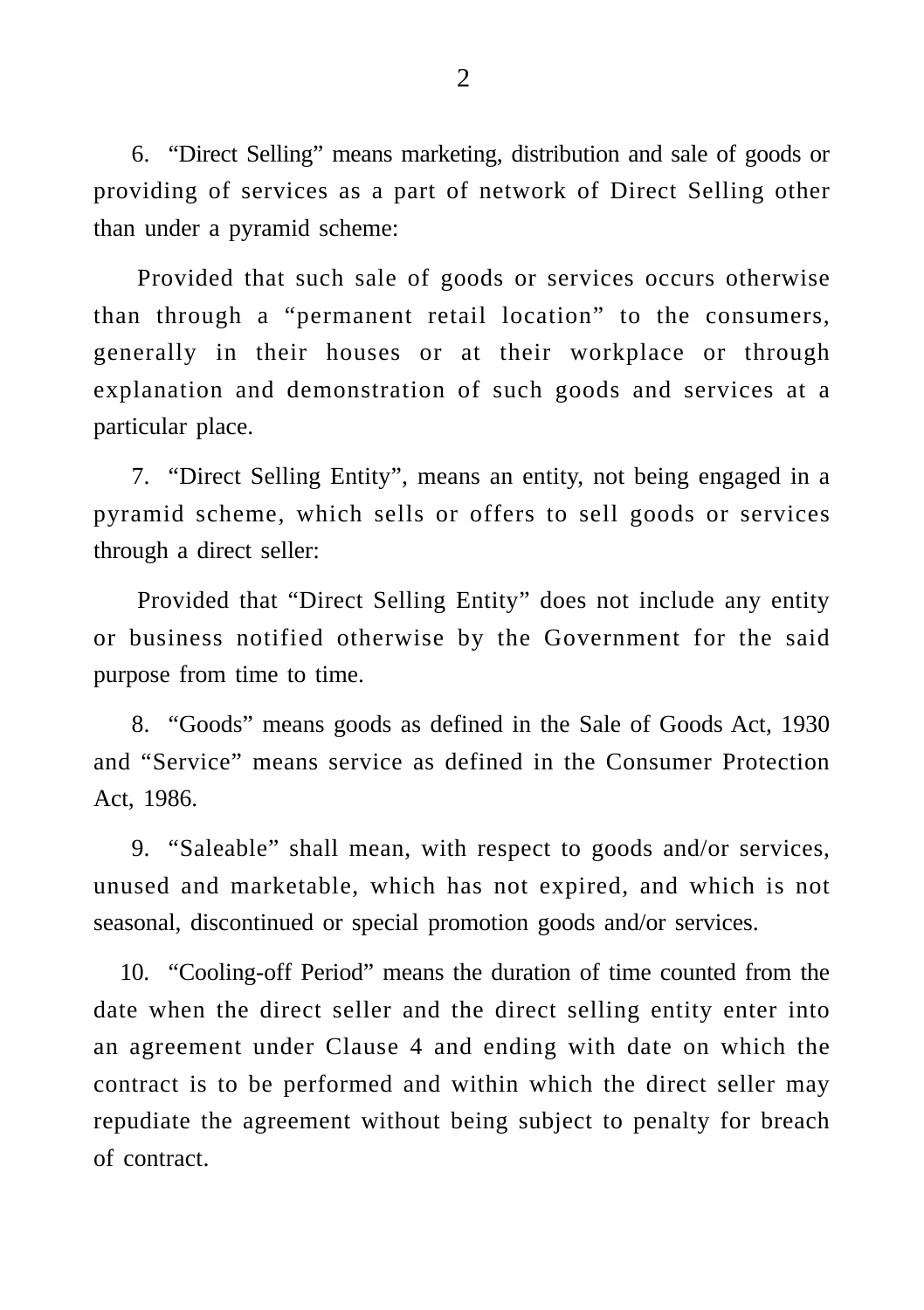11. "Pyramid Scheme" means: A multi-layered network of subscribers to a scheme formed by subscribers enrolling one or more subscribers in order to receive any benefit, directly or indirectly, as a result of enrollment, action or performance of additional subscribers to the scheme. The subscribers enrolling further subscriber(s) occupy higher position and the enrolled subscriber(s) lower position, thus, with successive enrollments, they form multi-layered network of subscribers:

Provided that the above definition of a "Pyramid Scheme" shall not apply to a multi-layered network of subscribers to a scheme formed by a Direct Selling Entity, which consists of subscribers enrolling one or more subscribers in order to receive any benefit, directly or indirectly, where the benefit is as a result of sale of goods or services by subscribers and the scheme/financial arrangement complies with all of the following:

(a) It has no provision that a Direct Seller will receive remuneration or incentives for the recruitment/enrollment of new participants.

(b) It does not require a participant to purchase goods or services:

- (i) for an amount that exceeds an amount for which such goods or services can be expected to be sold or resold to consumers;
- (ii) for a quantity of goods or services that exceeds an amount that can be expected to be consumed by, or sold or resold to consumers;

(c) It does not require a participant to pay any entry/registration fee, cost of sales demonstration equipment and materials or other fees relating to participation.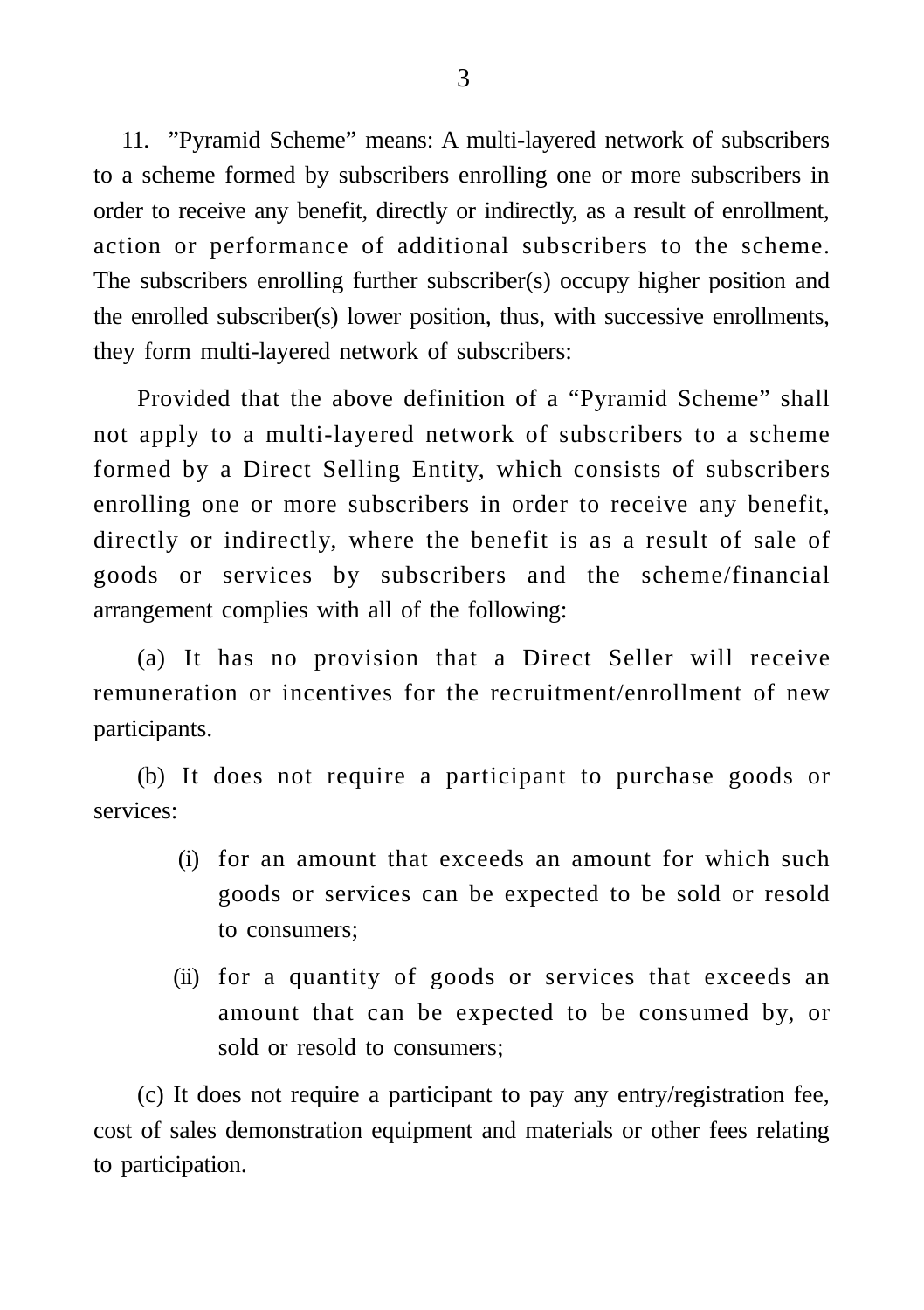(d) It provides a participant with a written contract describing the "material terms" of participation.

(e) It allows or provides for a participant a reasonable cooling-off period to participate or cancel participation in the scheme and receive a refund of any consideration given to participate in the operations.

(f) It allows or provides for a buy-back or repurchases policy for "currently marketable" goods or services sold to the participant at the request of the participant at reasonable terms.

(g) It establishes a grievance redressal mechanism for consumers, more particularly described in Clause 7 herein.

*Explanation:*—(1) For the purposes of this proviso the term "material terms" shall means buy-back or repurchase policy, cooling-off period, warranty and refund policy.

12. "Money Circulation Scheme" has the same meaning as defined under the Prize Chits and Money Circulation Schemes (Banning) Act, 1978.

13. "Remuneration System" means the system followed by the direct selling entity to compensate the direct seller which illustrates the mode of sharing of incentives, profits and commission, including financial and non-financial benefits, paid by the direct selling entity to the direct sellers, on a monthly or periodic or yearly basis or both, as the case may be. This system, for every Direct Selling entity, shall:

(a) have no provision that a direct seller will receive remuneration from the recruitment to participate in such direct selling;

(b) ensure that direct sellers shall receive remuneration derived from the sale of goods or services;

(c) clearly disclose the method of calculation of remuneration.

14. "State" includes a Union territory.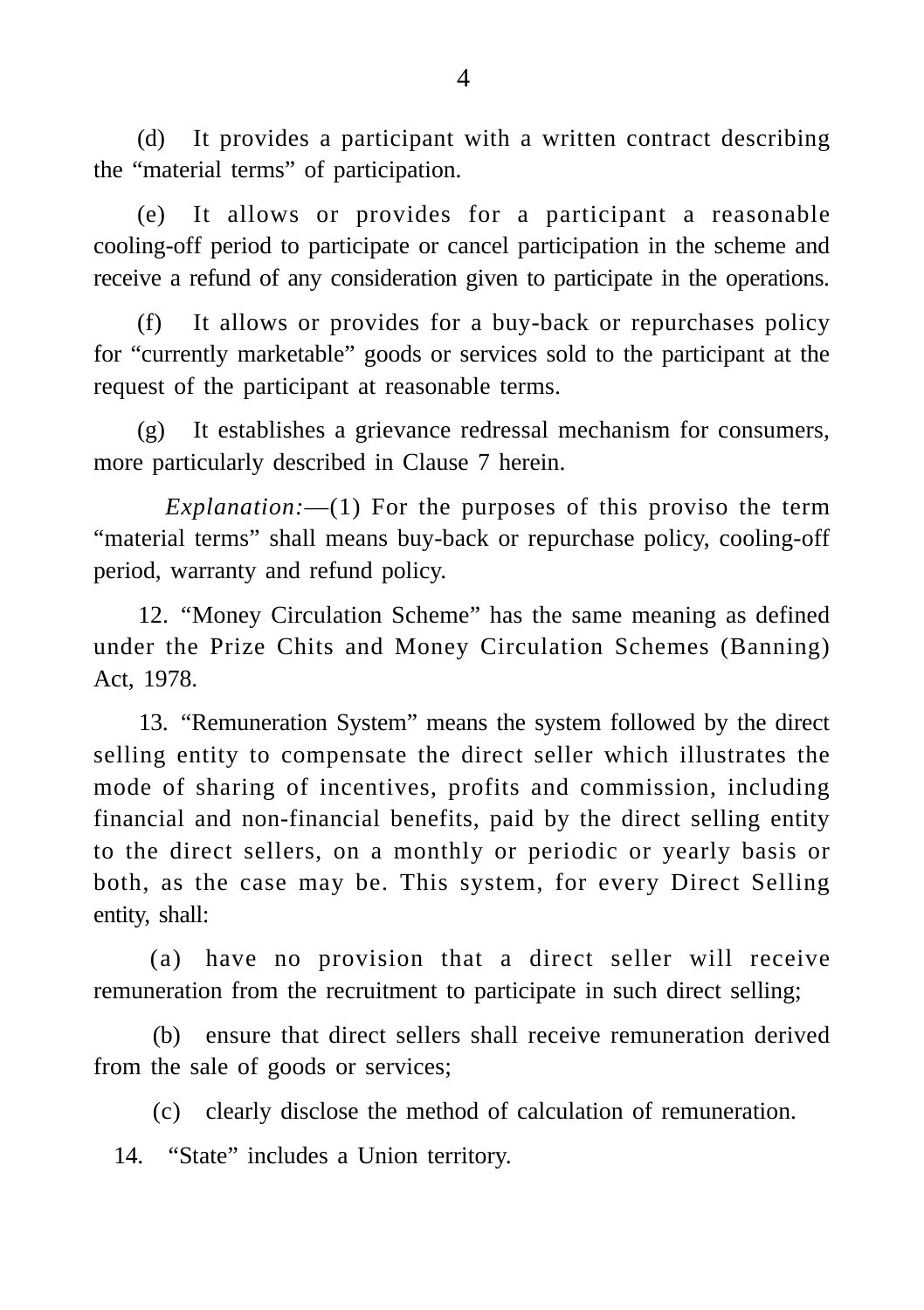#### **Clause 2: Conditions for the setting up of Direct Selling business**

Every Direct selling entity intending to carry out direct selling business subsequent to the publication of the notification in the Gazette, shall within 90 days comply with the following set of conditions for the conduct of direct selling business:

It shall

1. be a registered legal entity under the laws of India;

2. provide a mandatory orientation session to all prospective direct sellers providing fair and accurate information on all aspects of the direct selling operation, including but not limited to the remuneration system and expected remuneration for newly recruited direct sellers;

3. provide accurate and complete information to prospective and existing direct sellers concerning the reasonable amount of remuneration opportunity, and related rights and obligations;

4. pay all dues and make withholdings from direct sellers in a commercially reasonable manner;

5. notify and provide a full refund or buy-back guarantee to every direct seller on reasonable commercial terms which can be exercised within a period of 30 days, from the date of the distribution of the goods or services to the direct seller;

6. notify and provide to every direct seller a cooling-off period which entitles such direct seller to return any goods/services purchased by the direct seller during the cooling-off period;

7. the promoter or key management personnel should not have been convicted of any criminal offence punishable with imprisonment in last 5 years by any Court of competent jurisdiction;

8. it shall have an office with identified jurisdiction of its operation in the State to enable the consumers and direct seller to acquaint themselves with price of products, return or replacement of products and efficient delivery of goods and services, and post-sale redressal of grievances.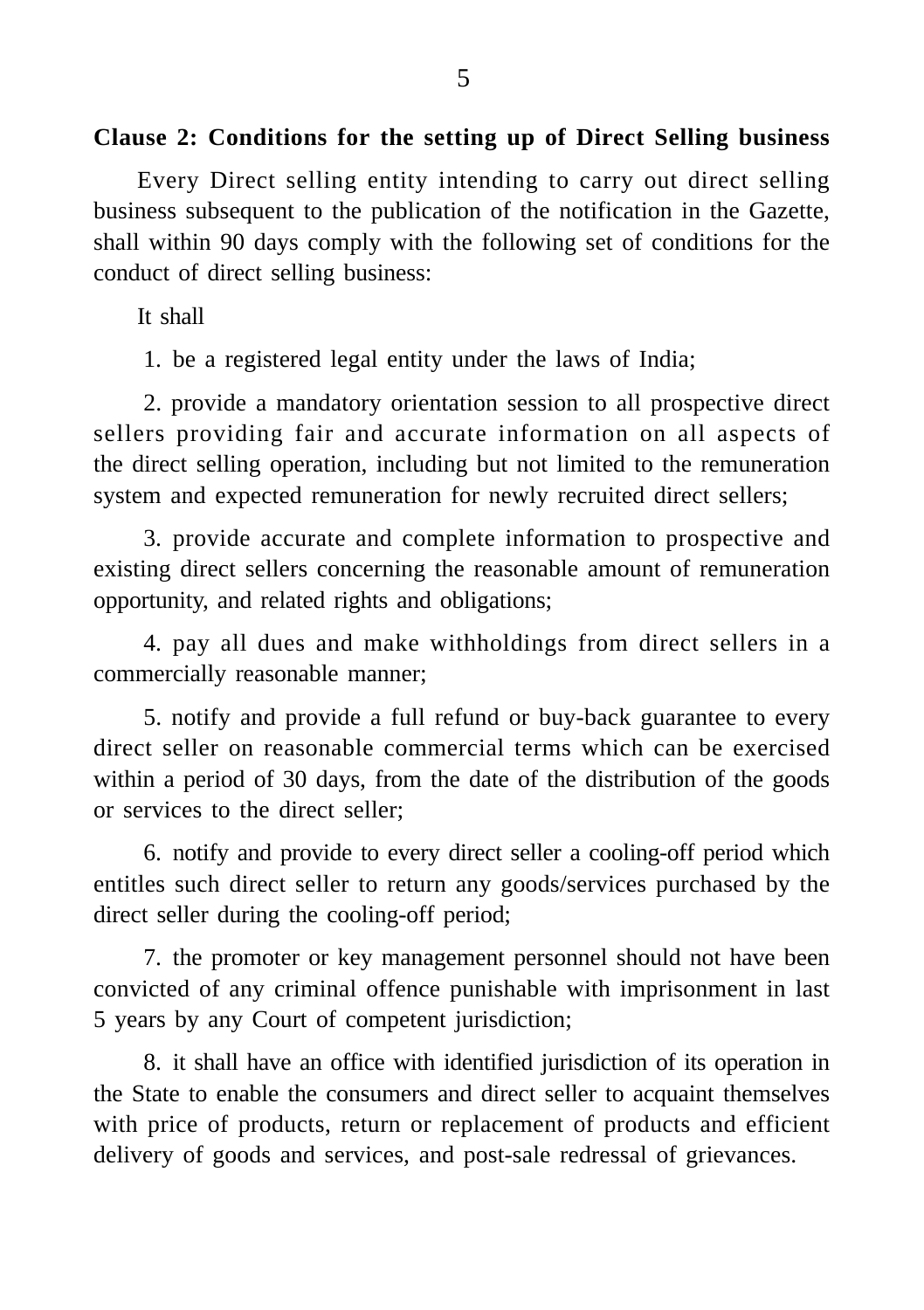#### **Clause 3: Conditions for conduct of Direct Selling Business**

Every Direct Selling entity shall comply with the following conditions:

1. It shall be the owner, holder, licensee of a trademark, service mark or any other identification mark which identifies the entity with the goods to be sold or supplied or services to be rendered.

2. It shall issue proper identity document(s) to its Direct Sellers.

3. It shall maintain proper records either manual or electronic of their business dealings, with complete details of their goods, services, terms of contract, price, income plan, details of direct sellers, including but not limited to enrollment, termination, active status, earning etc.

(a) every Direct Selling entity shall maintain a "Register of Direct Sellers" wherein relevant details of each enrolled Direct Seller shall be updated and maintained;

(b) the details of Direct Sellers shall include and not be limited to verified proof of address, proof of identity and PAN;

4. It shall maintain proper and updated website with all relevant details of the entity, contact information, its management, products, product information, product quality certificate, price, complete income plan, terms of contract with direct seller and complaint redressal mechanism for direct sellers and consumers. The website should have space for registering consumer complaints and should ensure that grievances are addressed within 45 days of making such complaints.

5. It shall provide to all direct sellers their periodic account/ information concerning, as applicable, sales, purchases, details of earnings, commissions, bonus and other relevant data, in accordance with agreement with the direct sellers. All financial dues shall be paid and any withholding made in a commercially reasonable manner.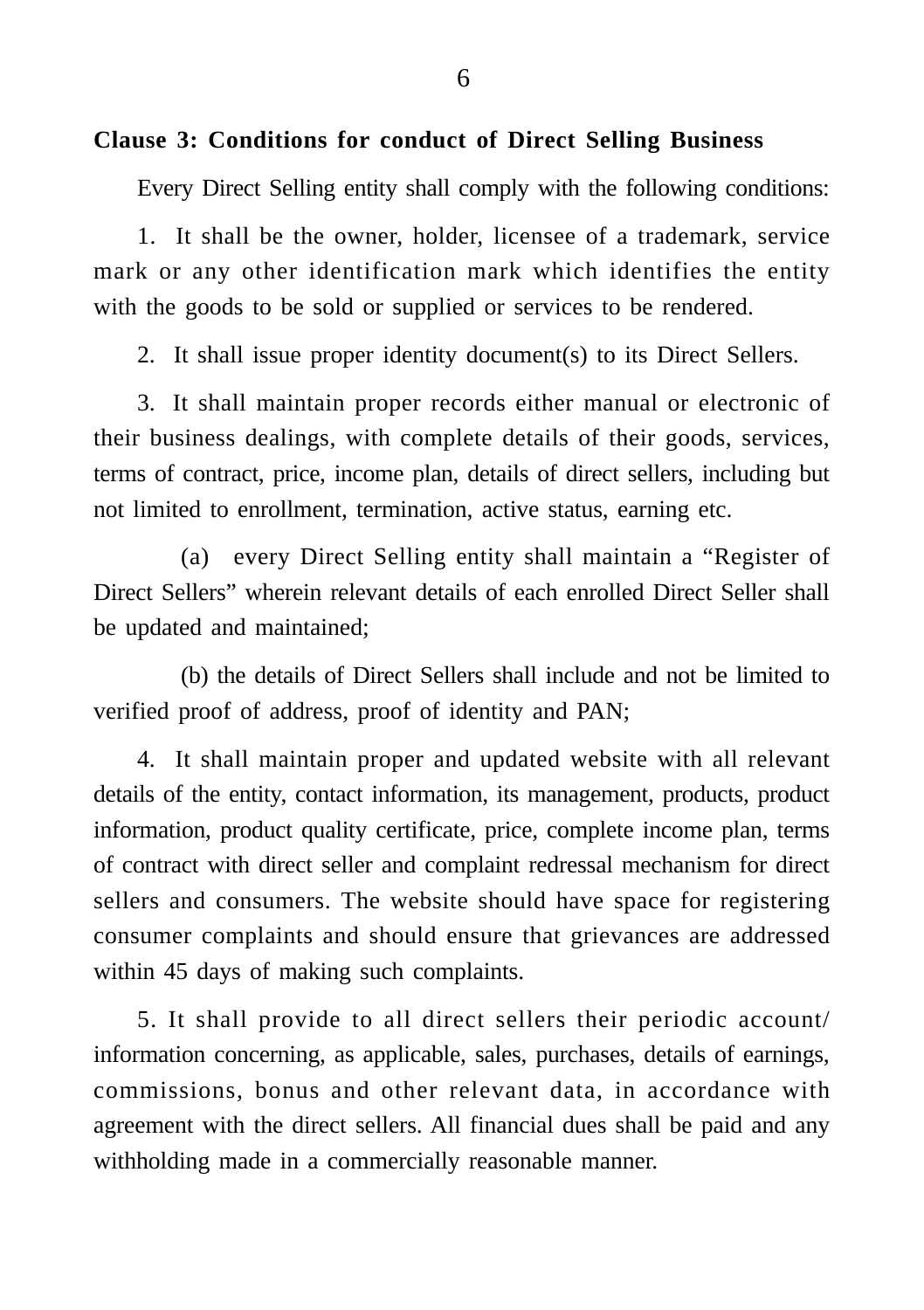6. It shall monitor the value of the purchases of all its Direct Sellers/ Distributors on a monthly basis and once the purchase value crosses the VAT threshold; it must intimate the Direct Seller/Distributor to pay the VAT.

7. *A Direct Selling entity shall not:*

(a) use misleading, deceptive or unfair recruiting practices, including misrepresentation of actual or potential sales or earnings, in their interaction with prospective or existing direct sellers;

(b) make any factual representation to a prospective direct seller that cannot be verified or make any promise that cannot be fulfilled;

(c) present any advantages of direct selling to any prospective direct seller in a false or deceptive manner;

(d) make or cause, or permit to be made, any representation relating to its direct selling business, including remuneration system and agreement between itself and the direct seller, or to the goods or services being sold by itself or by the direct seller which is false or misleading;

(e) engage in, or cause or permit, any conduct that is misleading or likely to mislead with regard to any material particulars relating to its direct selling business, including remuneration system and agreement between itself and the direct seller, or to the goods or services being sold by itself or by the direct seller;

(f) use, or cause or permit to be used, fraud, coercion, harassment, or unconscionable or unlawful means in promoting its direct selling practice, including remuneration system and agreement between itself and the direct seller, or to the goods or services being sold by itself or by the direct seller;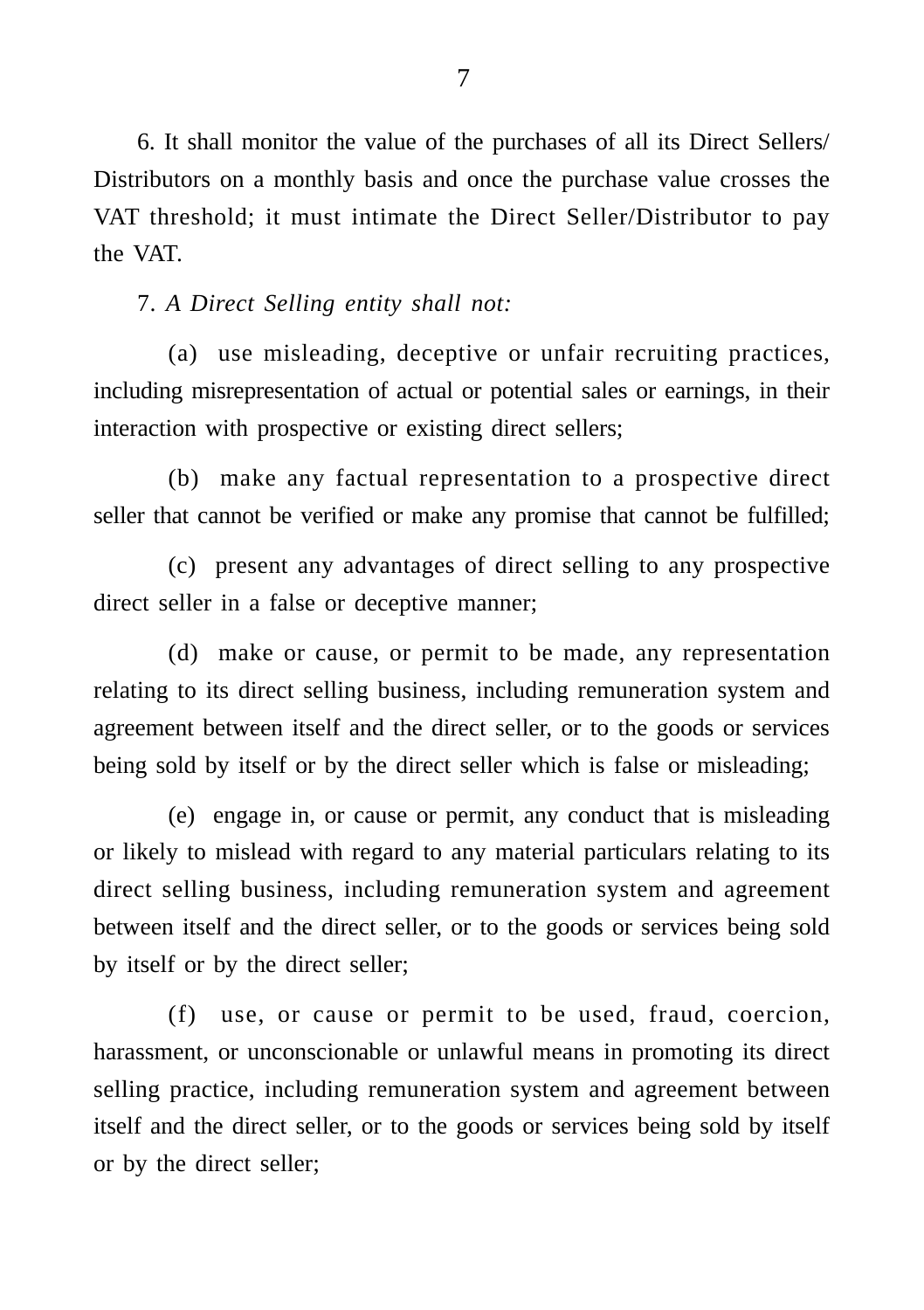(g) require its direct sellers to provide any benefit, including entry fees and renewal fees or to purchase any sales demonstration equipment or material in order to participate in its direct selling operations;

(h) provide any benefit to any person for the introduction or recruitment of one or more persons as direct sellers;

(i) require the direct sellers to pay any money by way of minimum monthly subscription or renewal charges.

8. Notwithstanding the distribution system adopted by a direct selling entity, the Direct Selling Entity shall be responsible for compliance of these Guidelines by any member of its network of direct selling, whether such member is appointed directly or indirectly by the Direct Selling Entity.

# **Clause 4 : Conditions for Direct Selling contract between Direct Seller/Distributor and Direct Selling Entity**

1. Every Direct Selling entity shall execute a contract agreement, whether directly or indirectly, with Direct Sellers before enrolment:

(a) the Agreement shall be provided in a manner consistent with Section 10 of the Indian Contract Act, 1872;

(b) in addition to the rights and obligations of parties to this agreement under these guidelines or any other law in force, parties shall have rights and obligations that are coextensive with rights and obligations of parties under the Indian Contract Act, 1872;

2. The agreement shall be made in writing, describing the material terms of participation and shall:

(a) not compel or induce the direct seller to purchase goods or services in an amount that exceeds an amount that can be expected to be sold to consumers within a reasonable period of time;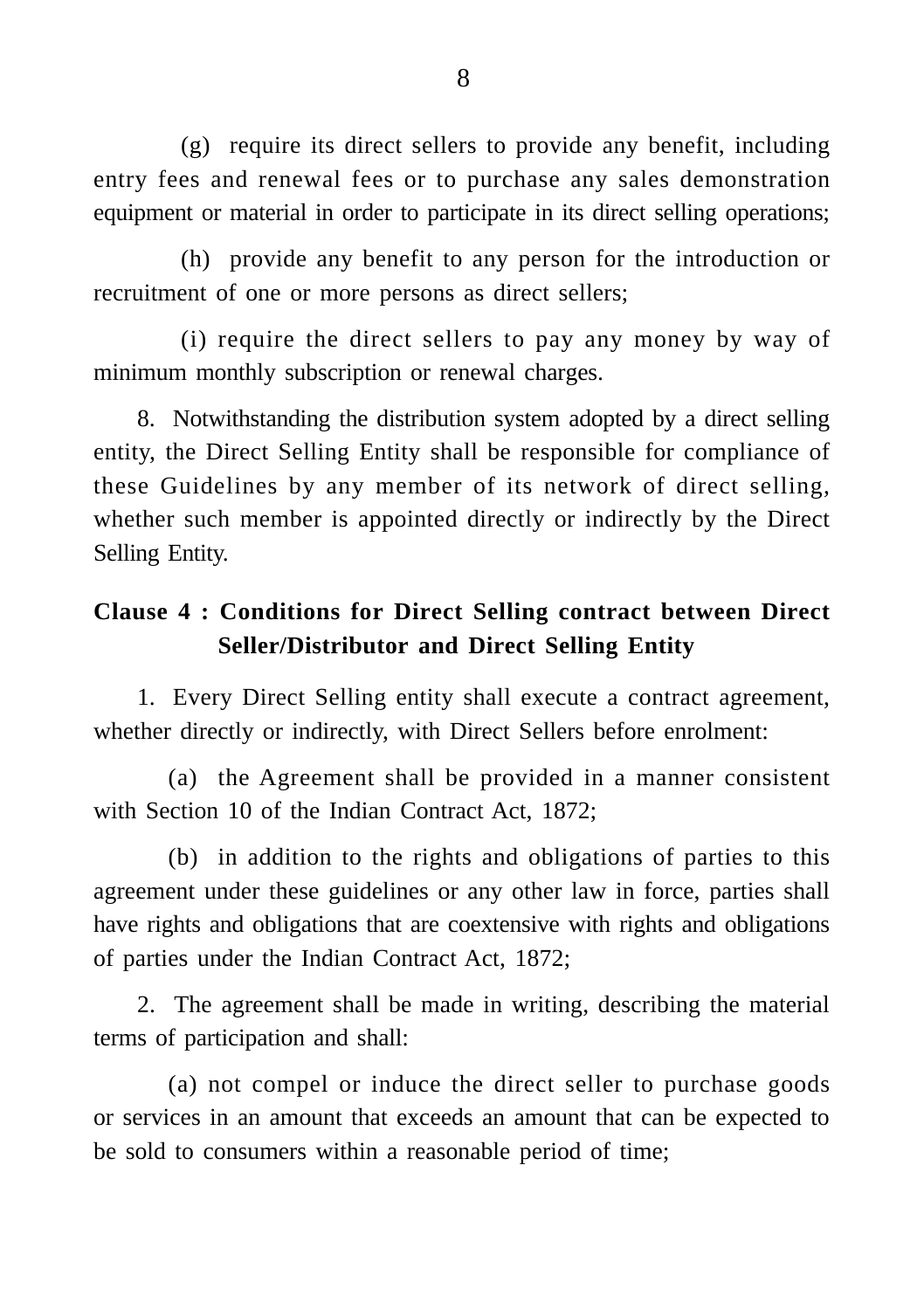(b) allow or provide the direct seller a reasonable cooling-of period in which to cancel participation and receive a refund for goods or services purchased;

(c) allow for the termination of contract, with reasonable notice, in such instances and on such terms where a direct seller is found to have made no sales of goods or services for a period of up to two years since the contract was entered into, or since the date of the last sale made by the direct seller;

(d) allow or provide for a buy-back or repurchase policy for currently marketable goods or services sold to the direct seller at the said direct seller's request at reasonable terms.

# **Clause 5 : Certain obligations of Direct Sellers**

1. Direct Seller engaged in direct selling should carry their identity card and not visit the customer's premises without prior appointment approval.

2. At the initiation of a sales representation, without request, truthfully and clearly identify themselves, the identity of the direct selling entity, the nature of the goods or services sold and the purpose of the solicitation to the prospective consumer.

3. Offer a prospective consumer accurate and complete explanations and demonstrations of goods and services, prices, credit terms, terms of payment, return policies, terms of guarantee, after-sales service.

4. Provide the following information to the prospect/consumers at the time of sale, namely:

(a) name, address, registration number or enrollment number, identity proof and telephone number of the direct seller and details of direct selling entity;

(b) a description of the goods or services to be supplied;

(c) explain to the consumer about the goods return policy of the company in the details before the transaction;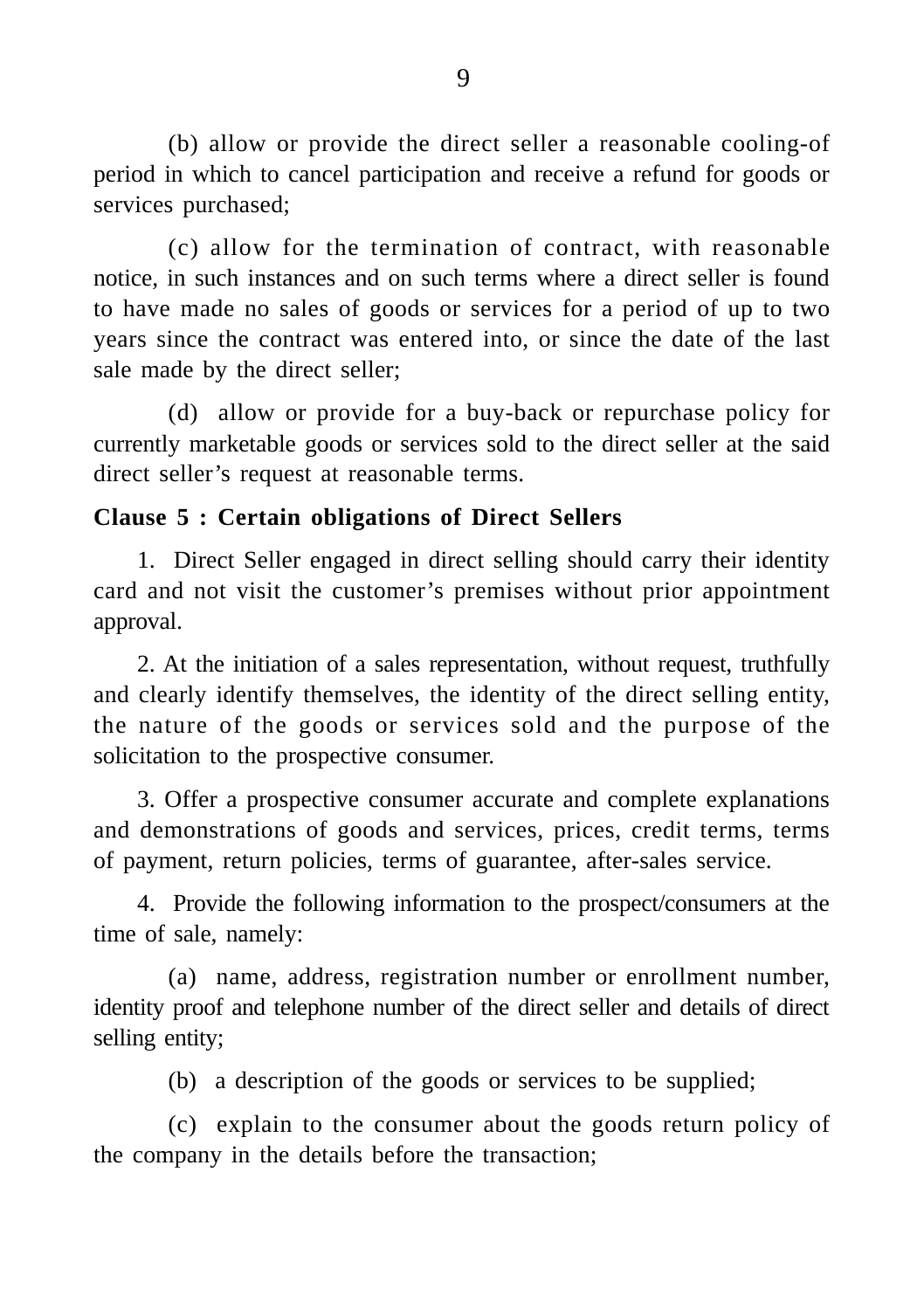(d) the Order date, the total amount to be paid by the consumer along with the bill and receipt;

(e) time and place for inspection of the sample and delivery of goods;

(f) information of his/her rights to cancel the order and/or to return the product in saleable condition and avail full refund on sums paid;

(g) details regarding the complaint redressal mechanism.

5. A direct seller shall keep proper book of accounts stating the details of the products, price, tax and the quantity and such other details in respect of the goods sold by him/her, in such form as per applicable law.

6. *A direct seller shall not:*

(a) use misleading, deceptive and/or unfair trade practices;

(b) use misleading, false, deceptive, and/or unfair recruiting practices, including misrepresentation of actual or potential sales or earnings and advantages of Direct Selling to any prospective direct seller, in their interaction with prospective direct sellers;

(c) make any factual representation to a prospective direct seller that cannot be verified or make any promise that cannot be fulfilled;

(d) present any advantages of Direct Selling to any prospective direct seller in a false and/or a deceptive manner;

(e) knowingly make, omit, engage, or cause, or permit to be made, any representation relating to the Direct Selling operation, including remuneration system and agreement between the Direct Selling entity and the direct seller, or the goods and/or services being sold by such direct seller which is false and/or misleading;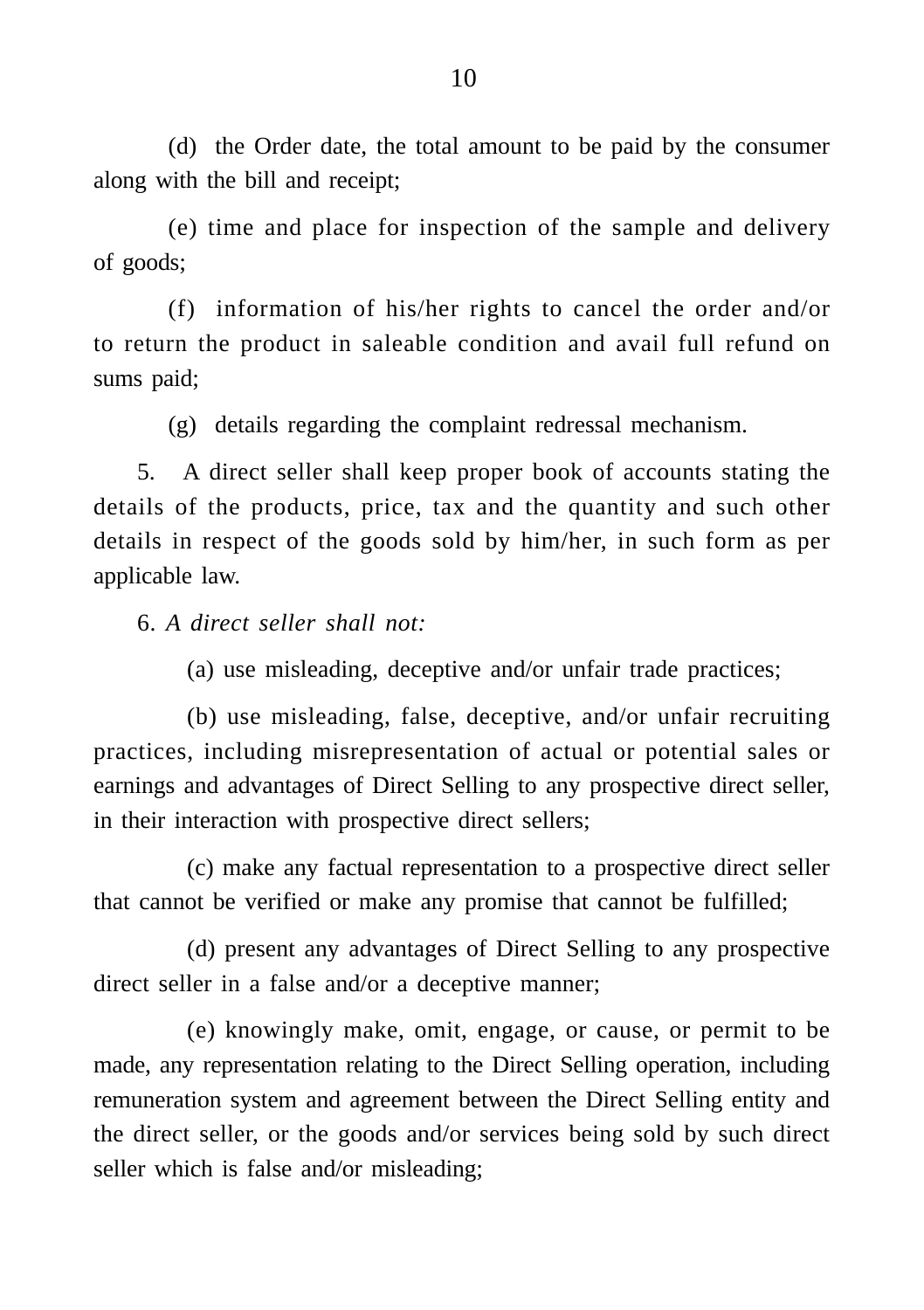(f) require or encourage direct sellers recruited by the first mentioned direct seller to purchase goods and/or services in unreasonably large amounts;

(g) provide any literature and/or training material not restricted to collateral issued by the Direct Selling entity, to a prospective and/or existing direct sellers both within and outside the parent Direct Selling entity, which has not been approved by the parent Direct Selling entity;

(h) require prospective or existing direct sellers to purchase any literature or training materials or sales demonstration equipment.

# **Clause 6: Relationship between Direct Selling Entity and Direct Seller**

1.1 The relationship between Direct Selling entity and Direct Seller shall be determined as per the written agreement between the parties which shall contain the rights and obligations that are expressly provided as conditions for the conduct of Direct Selling business as well as provide for the obligation of the direct selling entity and the direct seller in terms of these guidelines.

1.2 All other rights and obligations shall be determined as per the express terms of written agreement between a Direct Selling entity and Direct Seller.

2. The Direct Selling entity will be liable for grievances arising out of sale of products, services or business opportunity by its Direct Sellers.

3. It will be the responsibility of the Direct Selling entity to monitor and control the practices/methods adopted by the Direct Sellers.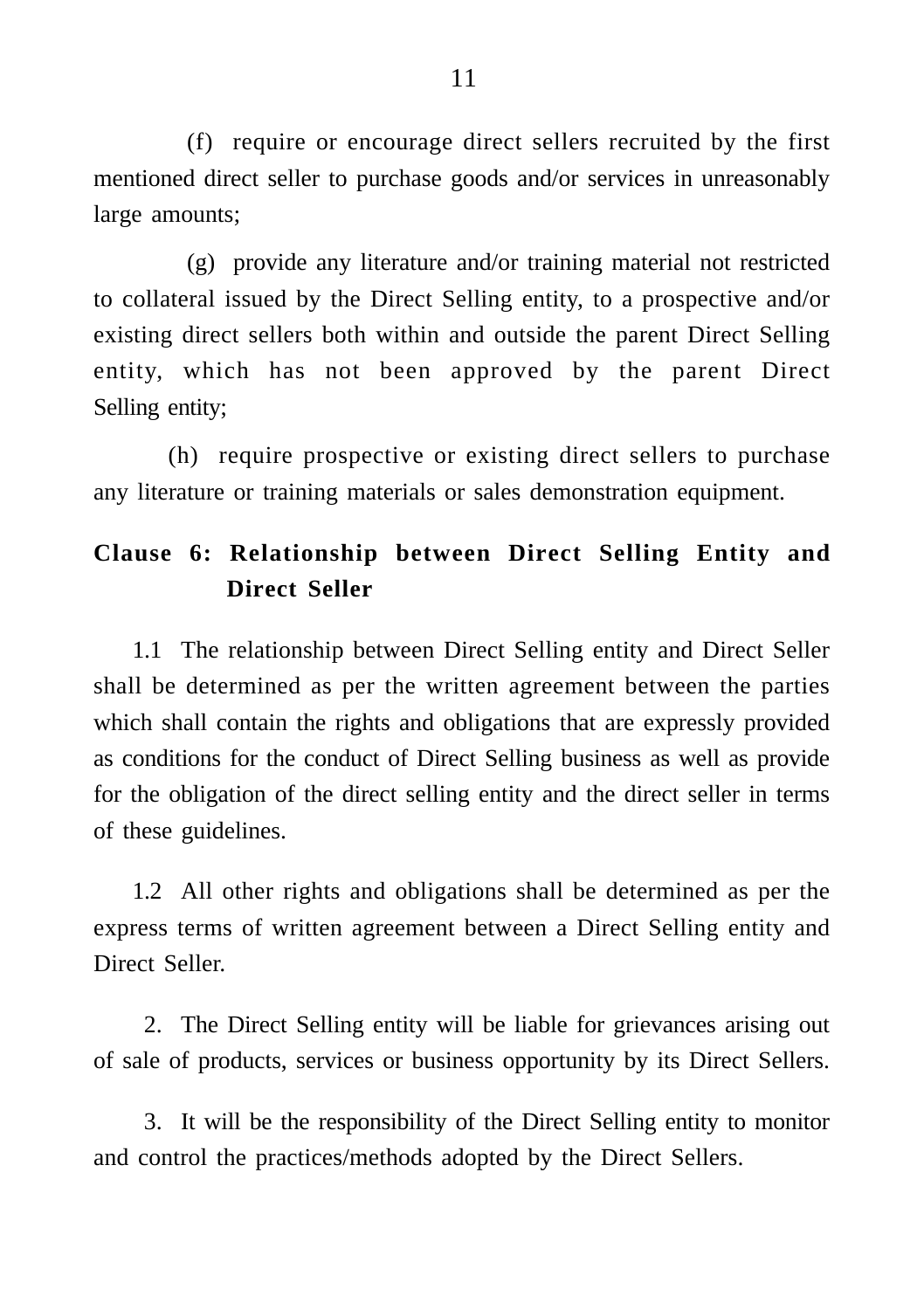## **Clause 7: Conduct for the Protection of Consumer**

1. Direct Sellers and Direct Selling Entity shall take appropriate steps to ensure the protection of all private information provided by a consumer;

2. Direct Sellers and Direct Selling Entity shall be guided by the provision of the Consumer Protection Act, 1986.

3. All complaints received over phone, e-mail, website, post and walk-in should have a complaint number for tracing and tracking the complaint and record time taken for redressal.

4. Every Direct Selling company shall constitute a Grievance Redressal Committee whose composition, nature of responsibilities shall include but not limited to:

(a) the Grievance Redressal Committee shall consist of at least three officers of the Direct Selling entity;

(b) the Grievance Redressal Committee shall address complaints and inform complainants of any action taken;

(c) complaints may be made by any member of the general public against a Direct Seller of the company, an employee or any other officer of the entity;

(d) all such grievances will be resolved directly by the Direct Selling Entity.

5. *The Direct Selling entity shall provide information to the consumer upon purchase which shall contain:*

(a) the name of the purchaser and seller;

(b) the delivery date of goods or services;

(c) procedures for returning the goods; and

(d) warranty of the goods and exchange/replacement of goods in case of defect. *Provided that* no Direct Seller shall, in pursuance of a sale, make any claim that is not consistent with claims authorized by the Direct Selling Entity.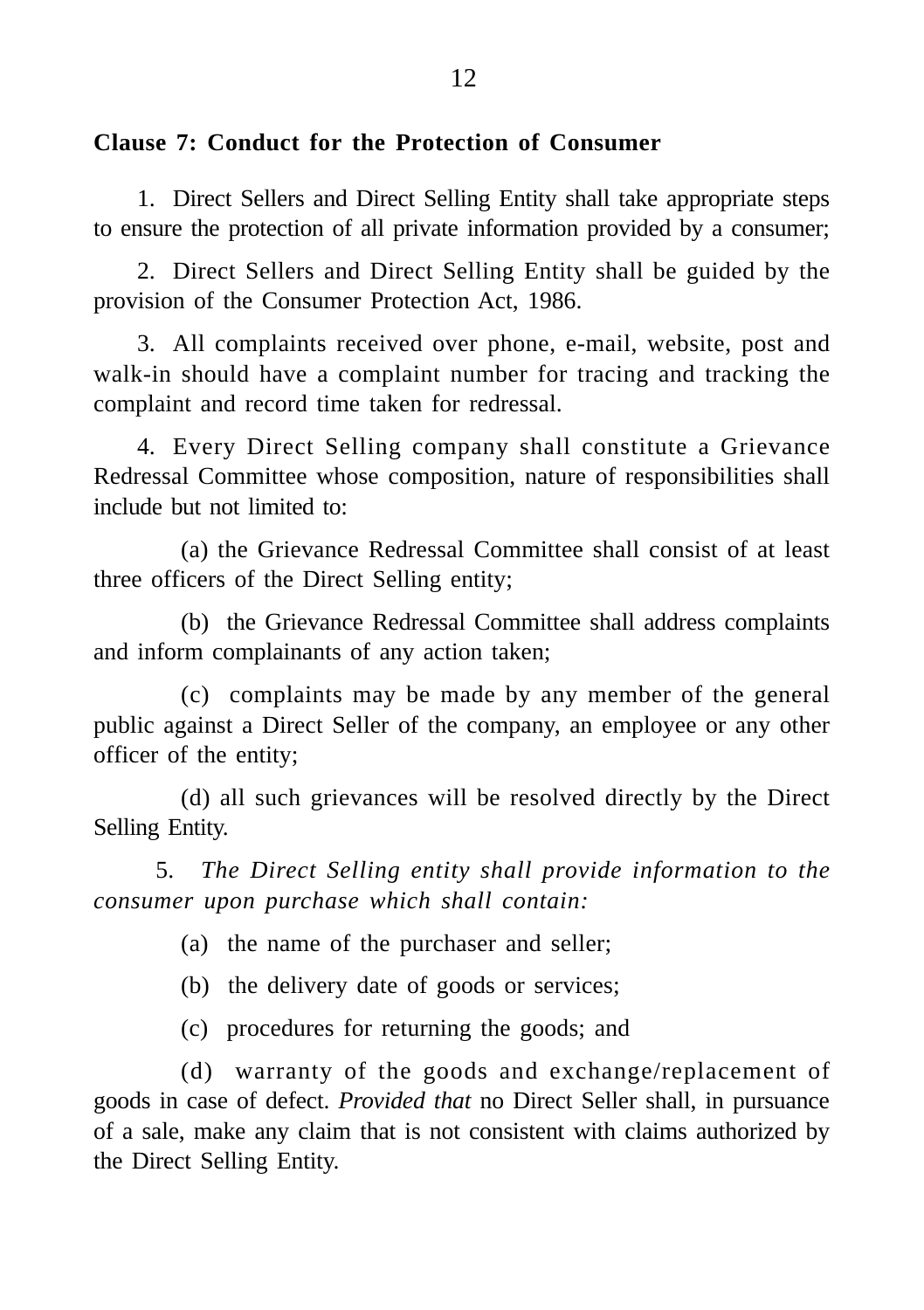6. Any person who sells or offers for sale, including on an e-commerce platform/marketplace, any product or service of a Direct Selling Entity must have prior written consent from the respective Direct Selling Entity in order to undertake or solicit such sale or offer.

# **Clause 8 : Prohibition of Pyramid Scheme and Money Circulation Scheme**

1. No person or entity shall promote a Pyramid Scheme, as defined in Clause 1(11) or enroll any person to such scheme or participate in such arrangement in any manner whatsoever in the garb of doing Direct Selling business.

2. No person or entity will participate in Money Circulation Scheme, as defined in Clause 1(12) in the garb of Direct Selling of Business Opportunities.

#### **Clause 9: Appointment of Monitoring Authority**

1. The Nodal department to deal with the issues related to Direct Selling will be Department of Consumer Affairs at the Union and the respective State Governments in the States.

2. The State Governments will also set up a mechanism to monitor/ supervise the activities of Direct Sellers, Direct Selling Entity regarding compliance of the guidelines for Direct Selling.

3. Any direct selling entity conducting direct selling activities shall submit an undertaking to the Department of Consumer Affairs, stating that it is in compliance with these guidelines and shall also provide such details of its incorporation and other business details as may be notified from time to time.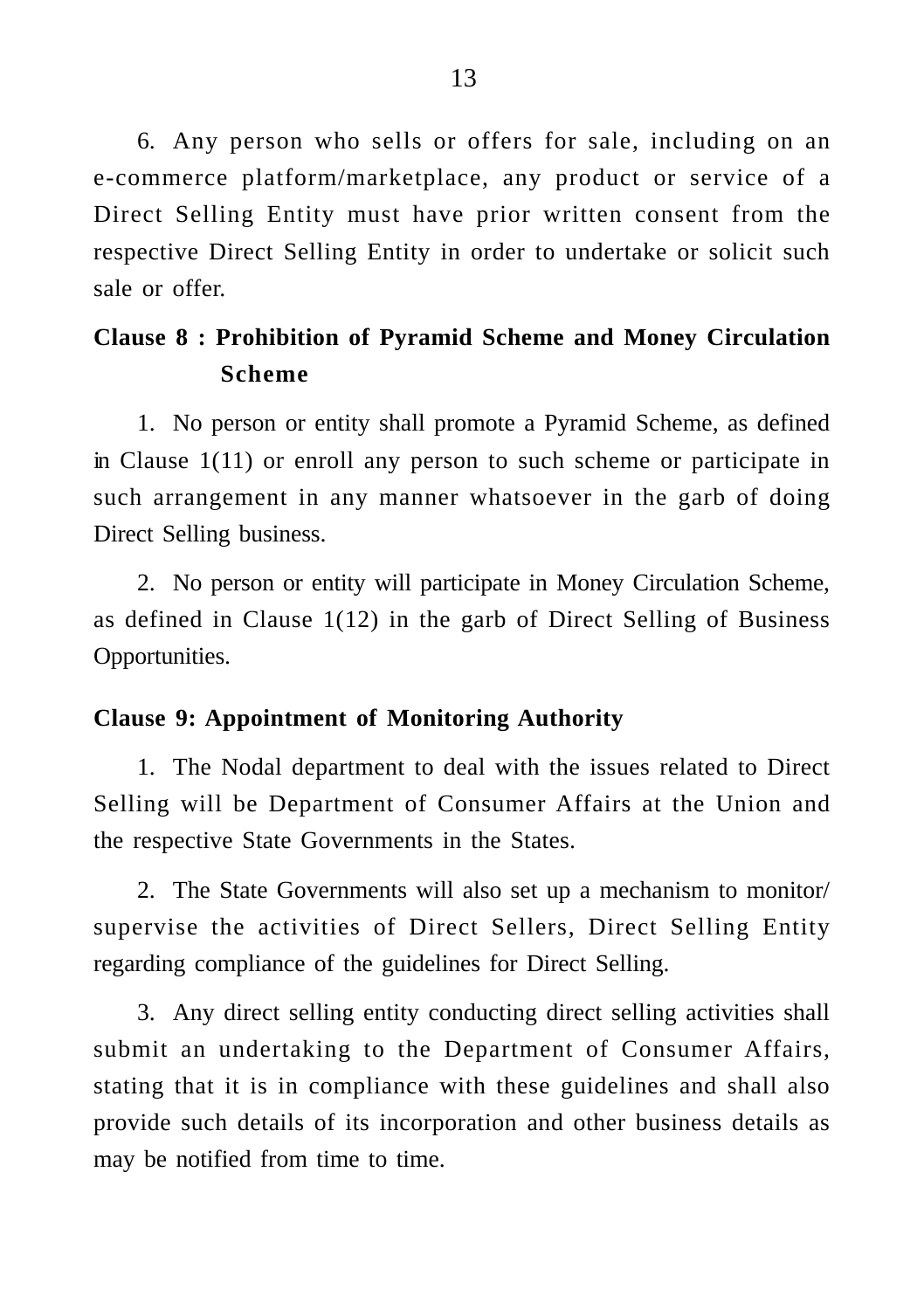# DECLARATION BY DIRECT SELLING ENTITIES/COMPANIES

## **PRO FORMA**

# PART-A

| $\mathbf{1}$   | (i)                | Name of the Company (As Registered)                                                                                  |  |
|----------------|--------------------|----------------------------------------------------------------------------------------------------------------------|--|
|                | (ii)               | <b>CIN</b>                                                                                                           |  |
|                | (iii)              | Name and address of Directors on Board<br>(Enclose details)                                                          |  |
| $\overline{2}$ |                    | Details of Registration (with Jurisdiction)                                                                          |  |
|                | (a)                | Address of Registered Office (Enclose copy of<br><b>Registration Certificate)</b>                                    |  |
|                | (b)                | E-mail                                                                                                               |  |
|                | (c)                | Telephone Nos.                                                                                                       |  |
|                | (d)                | Company Website                                                                                                      |  |
|                | (e)                | Details of other registrations (with jurisdiction),<br>if any (Attach copy of Registration Certificate)              |  |
|                | (f)                | Type of Entity (Private, Public, Trust, Ltd. Etc.)                                                                   |  |
| 3              | <b>Head Office</b> |                                                                                                                      |  |
|                | (a)                | Address                                                                                                              |  |
|                | (b)                | E-mail                                                                                                               |  |
|                | (c)                | Details of Key Management Personnel as per<br>registration under the Companies Act                                   |  |
|                | (d)                | Details of Regional Offices                                                                                          |  |
|                | (e)                | Nodal Officer for interacting with D/o Consumer<br>Affairs (Name, Designation, Tel. No., E-mail, Fax,<br>Mobile No.) |  |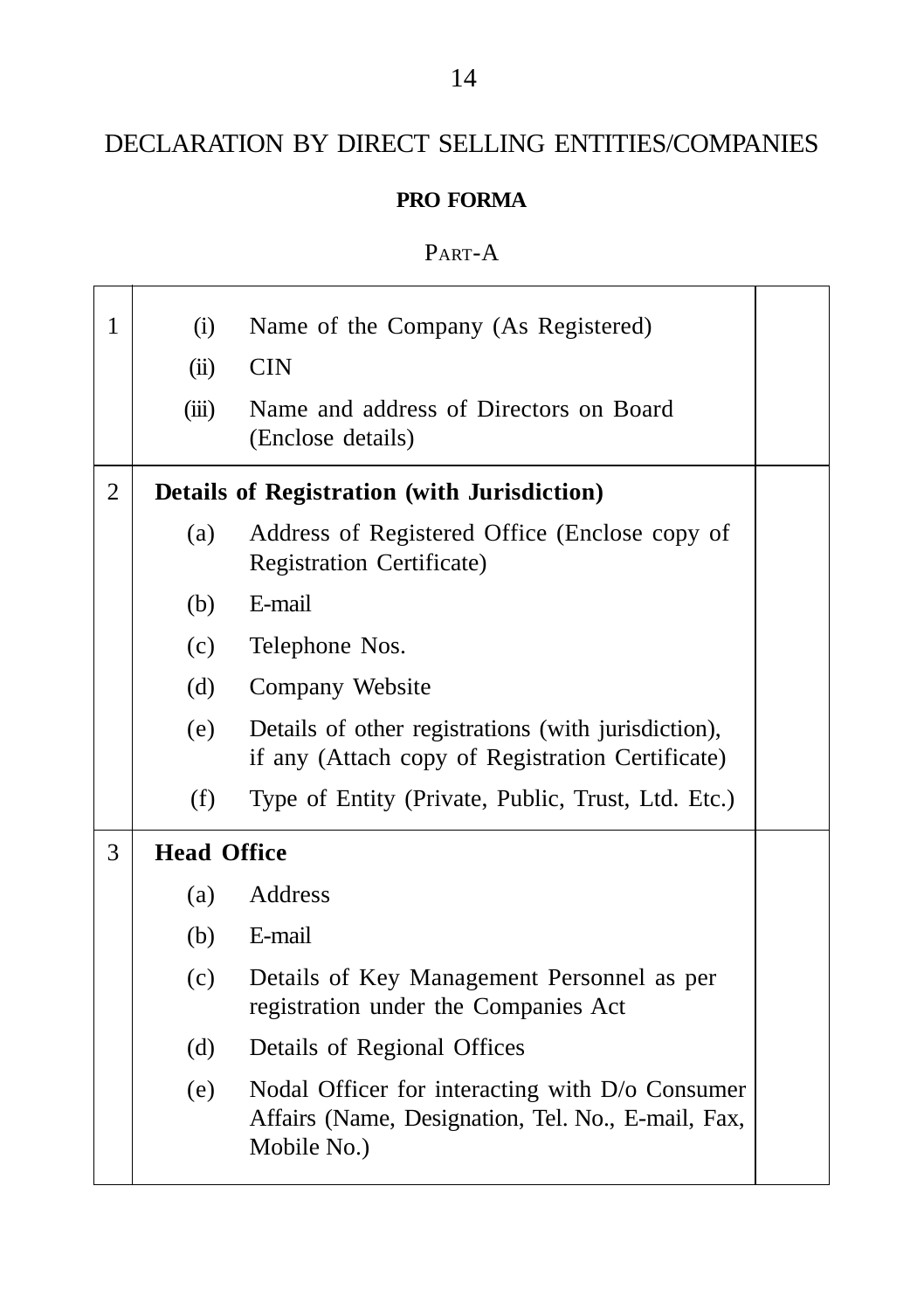| 4 | Whether anyone from the Management was convicted by<br>any court in the past within the past 5 years (from the<br>date of application). If so, the details thereof |
|---|--------------------------------------------------------------------------------------------------------------------------------------------------------------------|
| 5 | Whether direct selling is of Products or services or both?                                                                                                         |
| 6 | Details of License(s), Trade Mark or Principal Brand<br>which identifies the company:                                                                              |
| 7 | Address/Telephone Nos./e-mails etc. of Customer<br>(1)<br>Care and Grievance Redressal Cells (HQ and Branches);                                                    |
|   | Details of Consumer Grievance Redressal Committee<br>(ii)<br>as per guidelines:                                                                                    |
|   | Member Name, Phone No. and e-mail<br>(a)                                                                                                                           |
|   | Member Name, Phone No. and e-mail<br>(b)                                                                                                                           |
|   | Member Name, Phone No. and e-mail<br>(c)                                                                                                                           |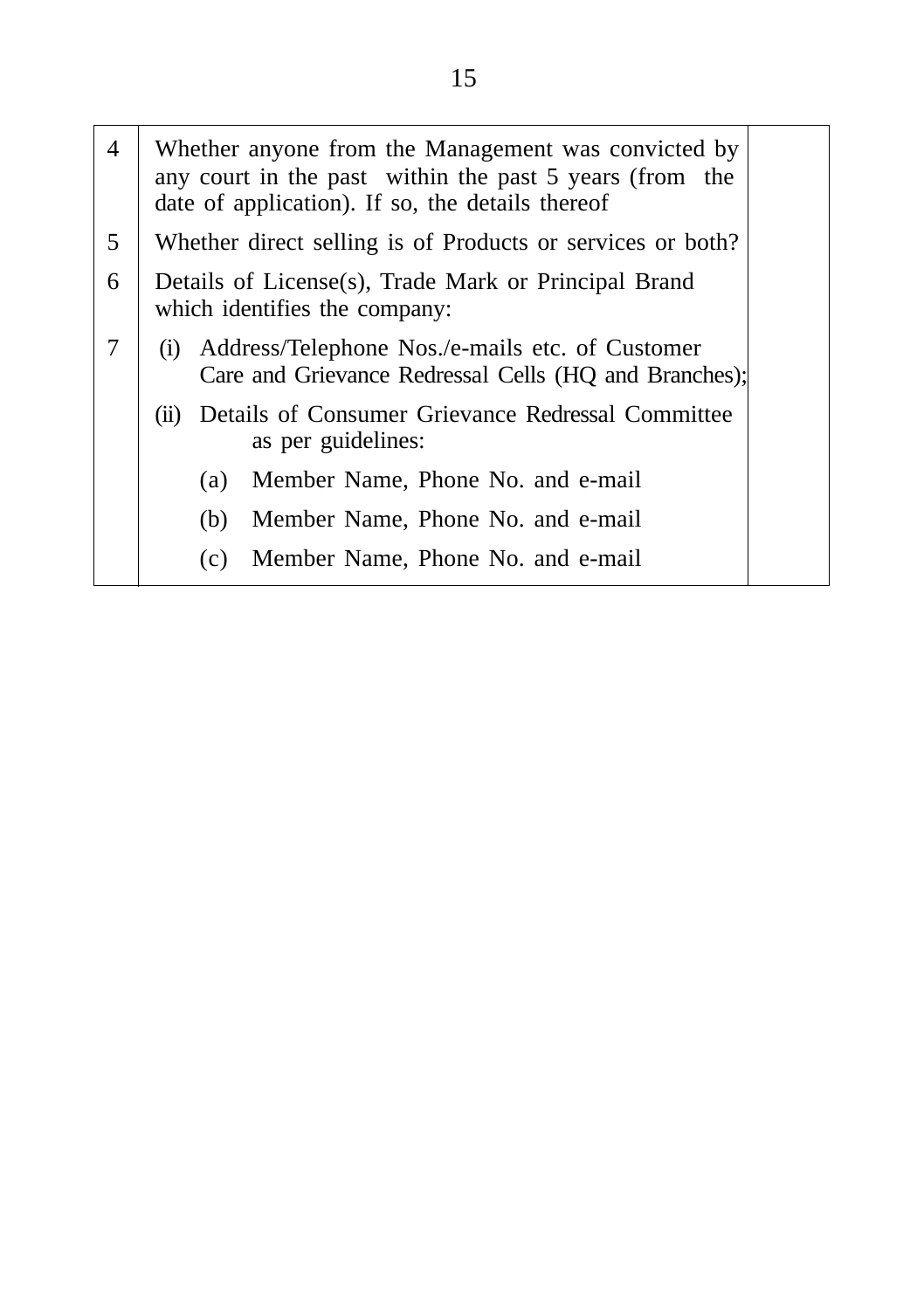# PART B

# DIRECT SELLING BUSINESS DETAILS

| 8 | Details of Products/Services offered (Give link of<br>websites)                                                                                                                                                                                                   |                        |
|---|-------------------------------------------------------------------------------------------------------------------------------------------------------------------------------------------------------------------------------------------------------------------|------------------------|
| 9 | Please confirm the following about your direct selling<br>scheme:                                                                                                                                                                                                 |                        |
|   | It has no provision that a Direct Seller will receive<br>(a)<br>remuneration or incentives for the recruitment/<br>enrolment of new participants and provide that<br>direct sellers will receive remuneration derived only<br>from the sale of goods or services. | Yes/<br>No             |
|   | It does not require a participant to purchase goods<br>(b)<br>or services:                                                                                                                                                                                        |                        |
|   | (i) for an amount that exceeds an amount for which<br>such goods or services can be expected to be<br>sold or resold to consumers;                                                                                                                                | Yes/<br>N <sub>o</sub> |
|   | (ii) for a quantity of goods or services that exceeds<br>an amount that can be expected to be consumed<br>by, or sold or resold to consumers;                                                                                                                     | Yes/<br>No             |
|   | It does not require a participant to pay any entry/<br>(c)<br>registration fee, cost of sales demonstration<br>equipment and materials or other fees relating to<br>participation;                                                                                | Yes/<br>N <sub>o</sub> |
|   | It provides a participant with a written contract<br>(d)<br>describing the "material terms" of participation;                                                                                                                                                     | Yes/<br>N <sub>o</sub> |
|   | It allows or provides for a participant a reasonable<br>(e)<br>cooling-off period to participate or cancel<br>participation in the scheme and receive a refund<br>of any consideration given to participate in the<br>operations;                                 | Yes/<br>N <sub>o</sub> |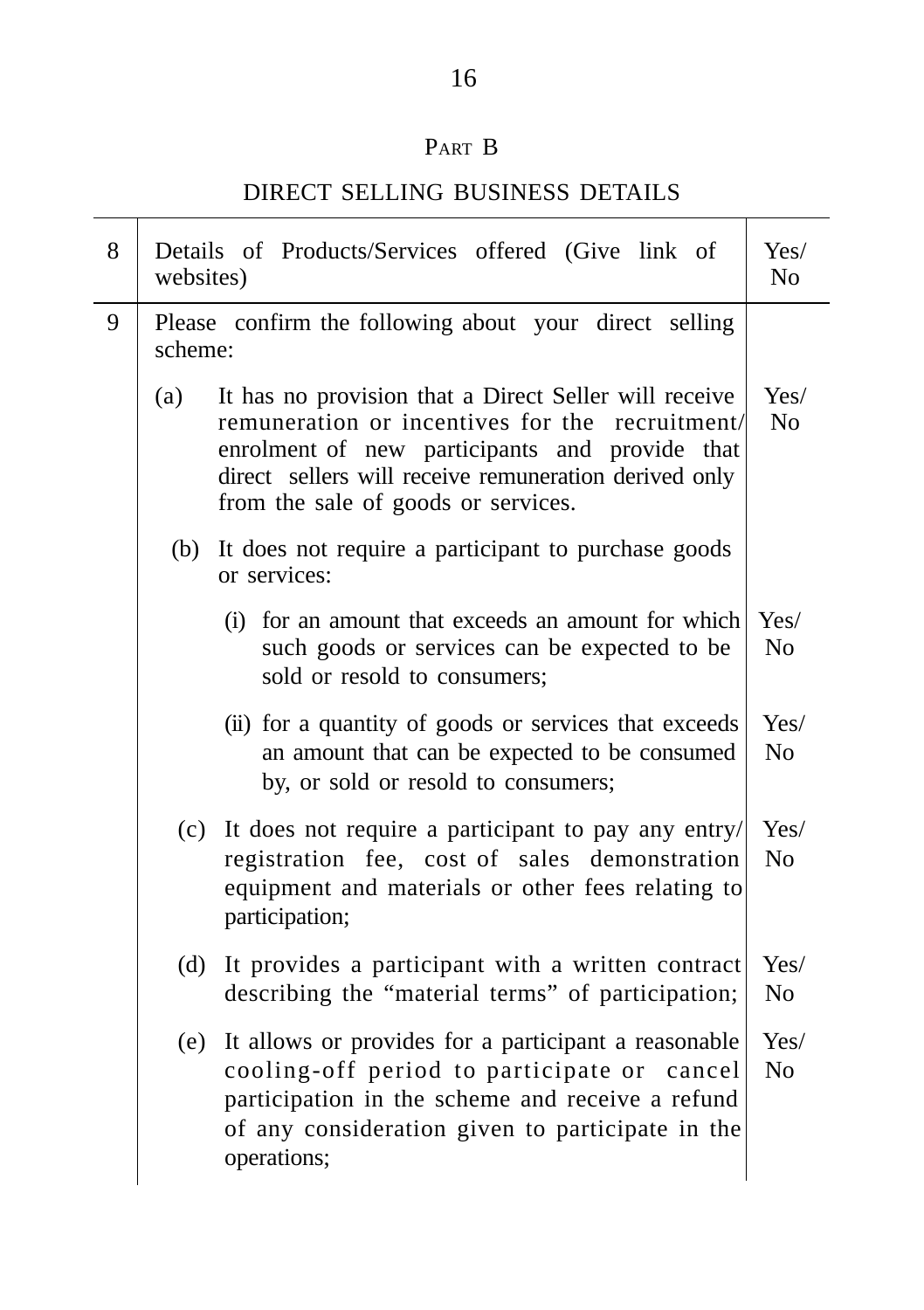|    | (f) It allows or provides for a buy-back or repurchase<br>policy for "currently marketable" goods or services<br>sold to the participant at the request of the participant<br>at reasonable terms;                                                           | Yes/<br>No             |
|----|--------------------------------------------------------------------------------------------------------------------------------------------------------------------------------------------------------------------------------------------------------------|------------------------|
|    | <i>Note</i> :--1. Give details in regard to the above in an<br>enclosure.                                                                                                                                                                                    |                        |
|    | 2. In case any of the answers in this para is 'No',<br>please provide full details with reasons in an<br>enclosure.                                                                                                                                          |                        |
| 10 | Whether proper identity document(s) to all the Direct<br>(a)<br>Sellers are issued.                                                                                                                                                                          | Yes/<br>No             |
|    | (b) Whether you maintain "Register of Direct Sellers"<br>wherein relevant details of each enrolled Direct Seller<br>is updated and maintained with details including<br>verifiable proof of address, proof of identity and PAN<br>as per the Income Tax Act. | Yes/<br>N <sub>o</sub> |
|    | What is the mechanism for payment of VAT?<br>(c)<br>Give details.                                                                                                                                                                                            |                        |
| 11 | (a)<br>The website is proper and updated regularly with all<br>relevant details, contact information, details pertaining<br>to management, products, product information and<br>complaint redressal mechanism for direct sellers and<br>consumers.           | Yes/<br>N <sub>o</sub> |
|    | There are arrangements for registering consumer<br>(b)<br>complaints online or otherwise and grievances are<br>resolved within 45 days of date of making such<br>complaints. Details to be provided.                                                         | Yes/<br>N <sub>o</sub> |
| 12 | Notes/Remarks, if any.                                                                                                                                                                                                                                       |                        |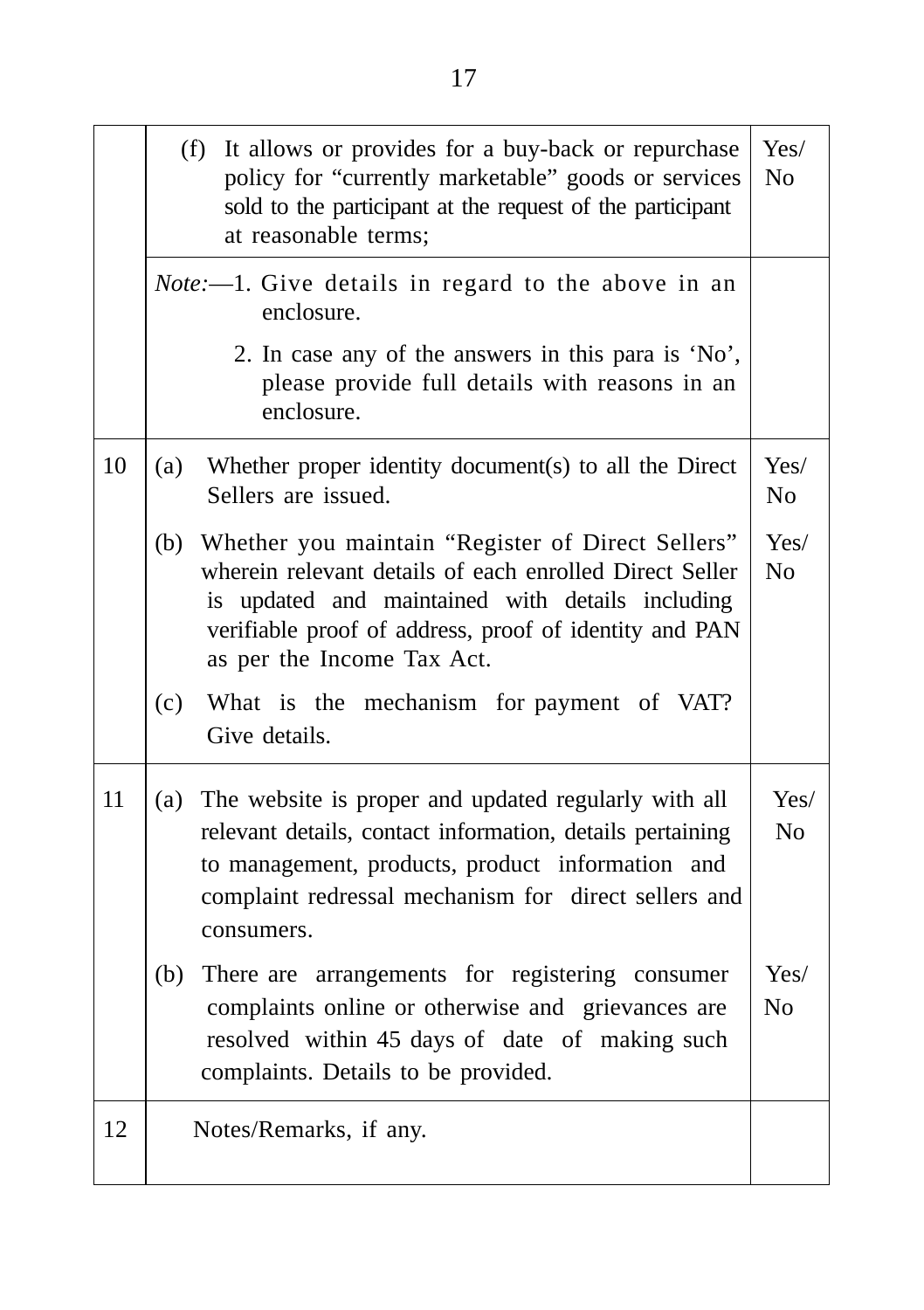#### $P_{\text{APT}}$

#### UNDERTAKING

I/We,...............................in the capacity of.....................of the .............................Company/Firm declare that we are compliant with the following:

(a) We do not promote a Pyramid Scheme, as defined in Clause 1(11) or enroll any person to such arrangement in any manner whatsoever in the garb of doing Direct Selling business.

(b) We do not participate in Money Circulation Scheme, as defined in Clause 1(12) in the garb of Direct Selling of Business Opportunities.

(c) We are compliant with all the remaining aspects mentioned in the guidelines issued vide F. No. 21/18/2014-IT (Vol-II) dated 9th September, 2016 by the Department of Consumers, Ministry of Consumer Affairs, Food and Public Distribution and shall also provide such details as may be notified from time to time.

(Sd.)

|        | Designation |
|--------|-------------|
| Place: | Tel. No.    |
| Date:  |             |
|        |             |

#### **List of documents to be provided:**

- 1. Certificate of Registration/Bye-laws/Memorandum of Association.
- 2. List of Board of Directors, with contact details.
- 3. Brief details of direct selling scheme and compensation plan.
- 4. Sample of contract with direct sellers/distributors.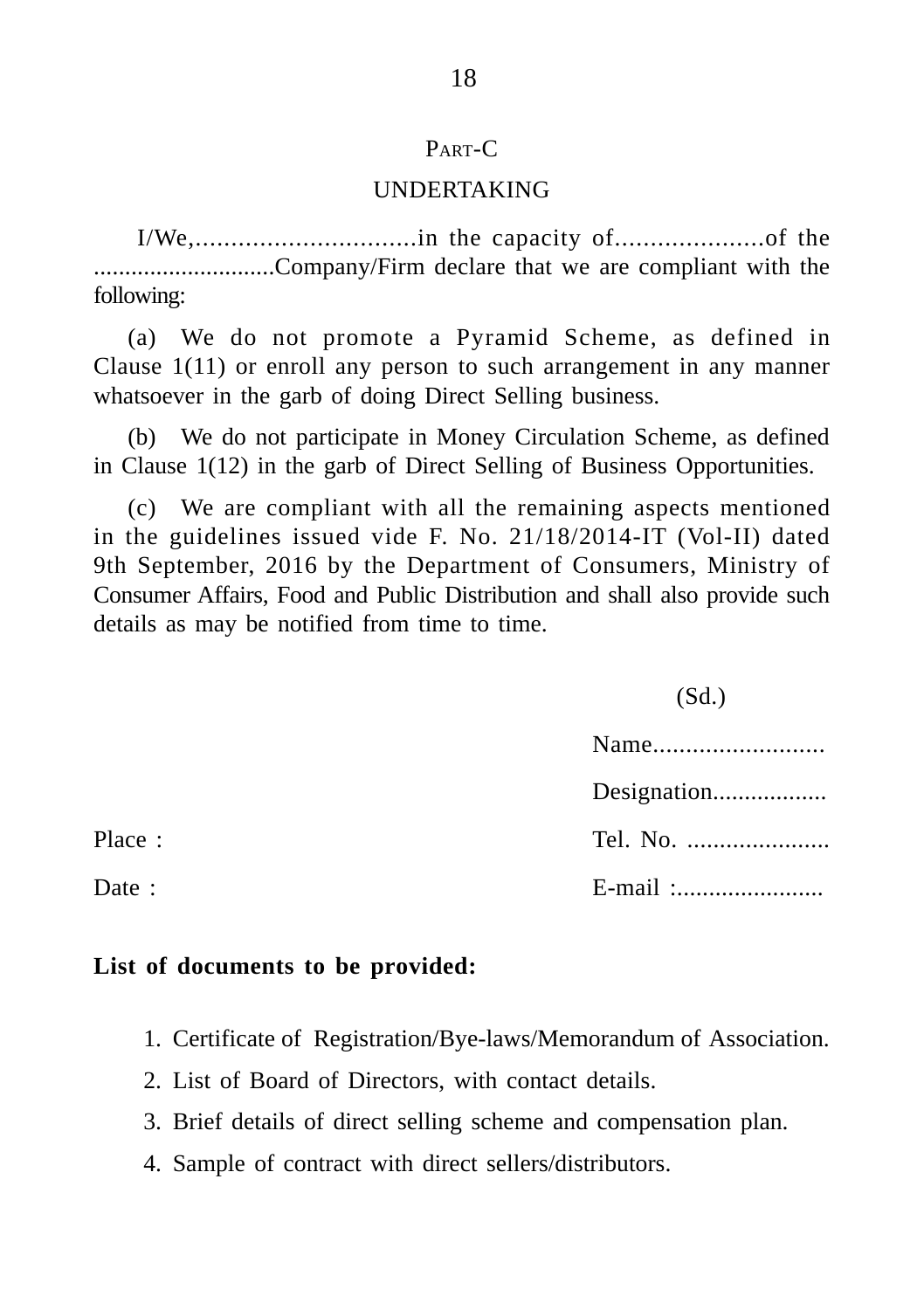# GUIDELINES FOR THE DIRECT SELLING ENTITIES **FAQs**

#### **1. Clause 1.4**

"Direct Seller" means a person appointed or authorized, directly or indirectly, by a Direct Selling Entity through a legally enforceable written contract to undertake direct selling business on principal to principal basis." **How shall digital and e-contracts be treated?**

*Answer*:—The 'written contract' includes e-contracts or digital contracts and the same shall be governed as per the provisions of the Information Technology Act, 2000.

#### **2. Clause 1.6 (Proviso)**

"Provided that such sale of goods or services occurs otherwise than through a "permanent retail location" to the consumers, generally in their houses or at their workplace or through explanation and demonstration of such goods and services at a particular place". **Does this Proviso mean that every sale needs to take place away from permanent retail location only?**

*Answer:*—Clause 1.6 does not restrict/preclude sales made from permanent retail location. However, direct selling entity will be governed by these guidelines.

#### **3. Clause 2.2**

"Provide a mandatory orientation session to all prospective direct sellers providing fair and accurate information on all aspects of the direct selling operation, including but not limited to the remuneration system and expected remuneration for newly recruited direct sellers". **Whether the training/orientation provided by the Direct Seller to other prospective Direct Sellers would be in compliance to this clause?**

*Answer:—*Yes, the training/orientation will be provided by the Direct Selling Entity or by a Direct Seller or by any authorized representative of Direct Selling Entity, either in person or through any digital means.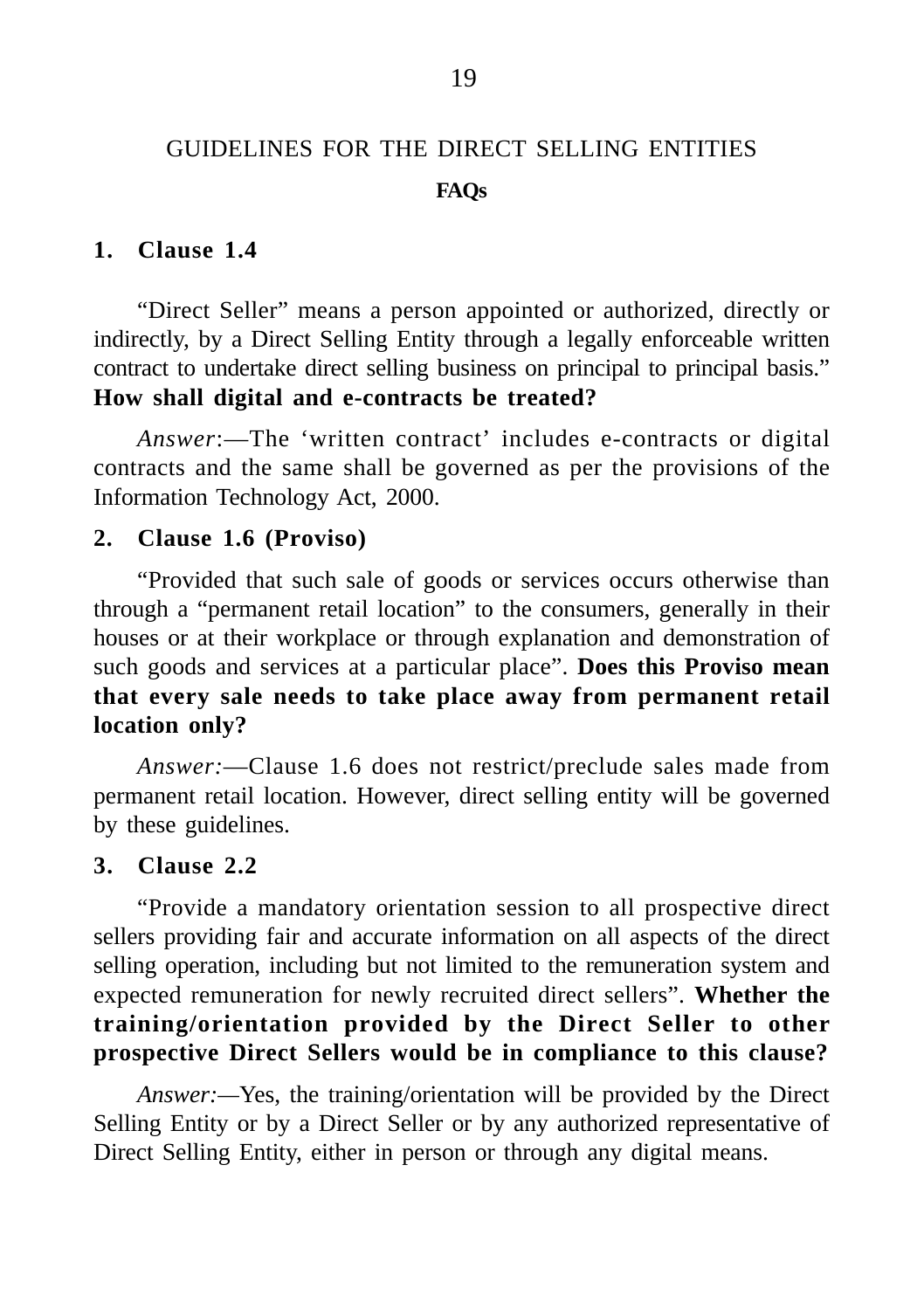#### **4. Clause 2.8**

"It shall have an office with identified jurisdiction of its operation in the State to enable the consumers and direct seller to acquaint themselves with price of products, return or replacement of products and efficient delivery of goods and services, and post-sale redressal of grievances". **Whether an office in one State can be designated as focal point for jurisdiction of two or more states?**

*Answer:—*An office in one particular State can be designated having jurisdiction over two or more states, subject to the accessibility of the consumers, where Direct Sellers/Consumers can interact with the Direct Selling Entity/Authorized representative of Direct Selling Entity.

#### **5. Clause 3.3 (b)**

"The details of Direct Sellers shall include and not be limited to verified proof of address, proof of identity and PAN". **Should the Direct Selling Entity take verified proof of address, identity and PAN?**

*Answer:—*The requirement of PAN shall be as per the provisions of the Income Tax Act, 1961. Direct Sellers should submit to Direct Selling Entity, any photo ID card as issued by the State or Central Government. These ID cards could be from the following:—Aadhaar Card, Driving License, Voter ID Card, Passport and Ration Card or any other identity document issued by the State or Central Government which can be verified.

#### **6. Clause 3.8**

"Notwithstanding the distribution system adopted by a direct selling entity, the Direct Selling Entity shall be responsible for compliance of these Guidelines by any member of its network of direct selling, whether such member is appointed directly or indirectly by the Direct Selling Entity". **How will a Direct Selling Entity ensure compliance of these Guidelines by Direct Sellers?**

*Answer:—*To comply to this clause, Direct Selling Entity shall sign an addendum to the current contracts with the existing Direct Sellers. For the Direct Sellers to be appointed hereinafter, this clause shall be added in the contract signed by both the parties. The Direct Selling Entity should ensure that it contractually binds its Direct Sellers to comply with these Guidelines and take disciplinary action against reported non-compliance.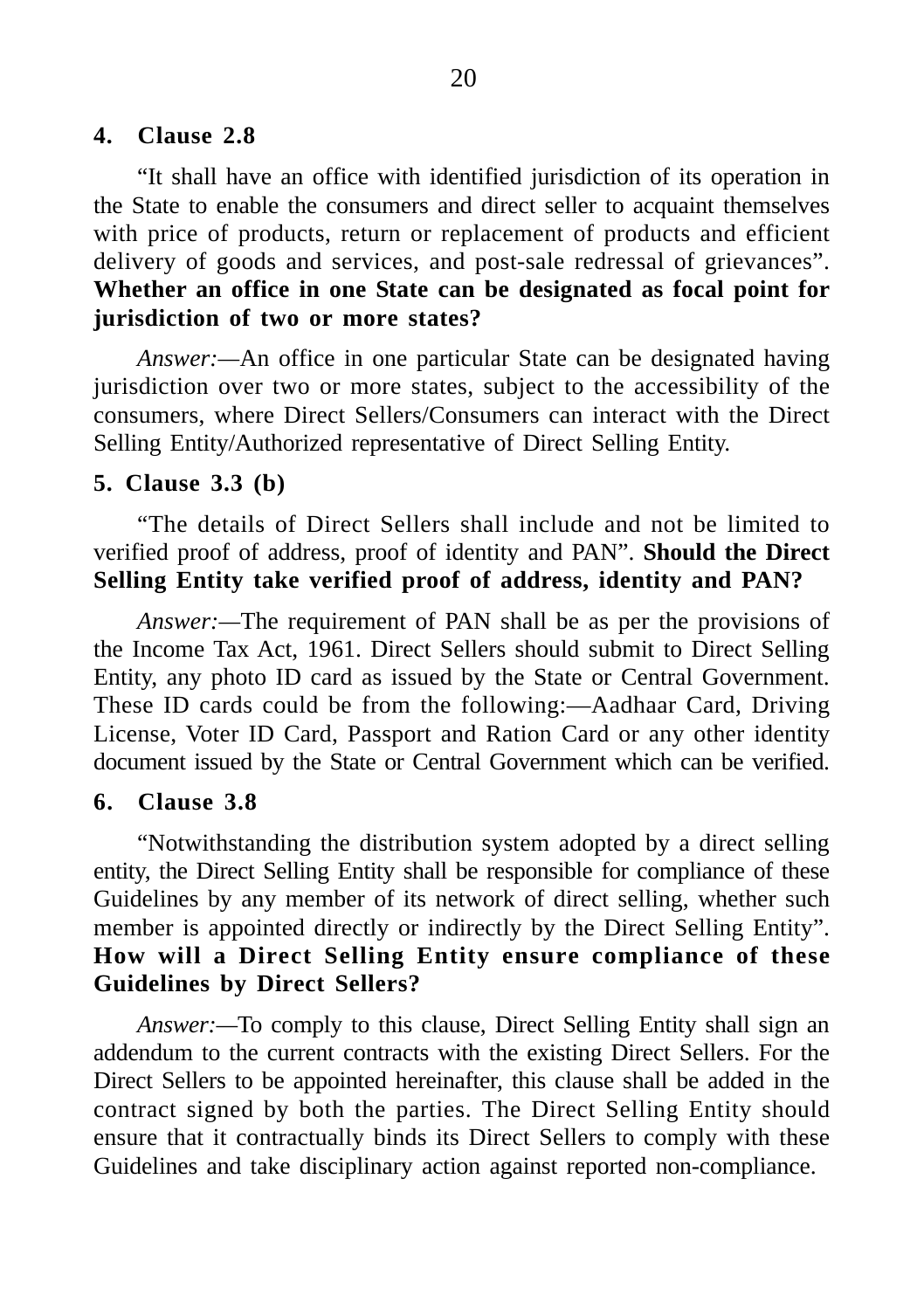#### **7. Clause 4.2(c)**

"Allow for the termination of contract, with reasonable notice, in such instances and on such terms where a direct seller is found to have made no sales of goods or services for a period of up to two years since the contract was entered into, or since the date of the last sale made by the Direct Seller". **When can the contract between Direct Selling Entity and Direct Seller be terminated?**

*Answer:—*The date of termination shall be provided or governed by the respective conditions of the contract executed between Direct Selling Entity and Direct Seller or by giving notice of reasonable period by either party say one month or as per the provisions of the Indian Contract Act.

#### **8. Clause 6.2**

The Direct Selling Entity shall be liable for grievances arising out of sale of products and services or business opportunity by the Direct Seller; and

#### **9. Clause 6.3**

"It will be the responsibility of the Direct Selling entity to monitor and control the practices/methods adopted by the Direct Sellers".

# **Does this mean that only the direct selling entity will be liable for all grievances arising out of sale of products and services or business opportunity by the direct seller?**

*Answer.*—It is clarified that the Direct Selling Entity will be responsible for the quality of products and services and it will guide and help the Direct Seller to follow best practices in the interest of consumers. The scope and specific liabilities of the Direct Seller in such cases will be defined in unambiguous terms in the contract signed. By way of providing in the contract, every Direct Selling Entity shall define and develop some mechanism to monitor the practices being adopted by its Direct Sellers.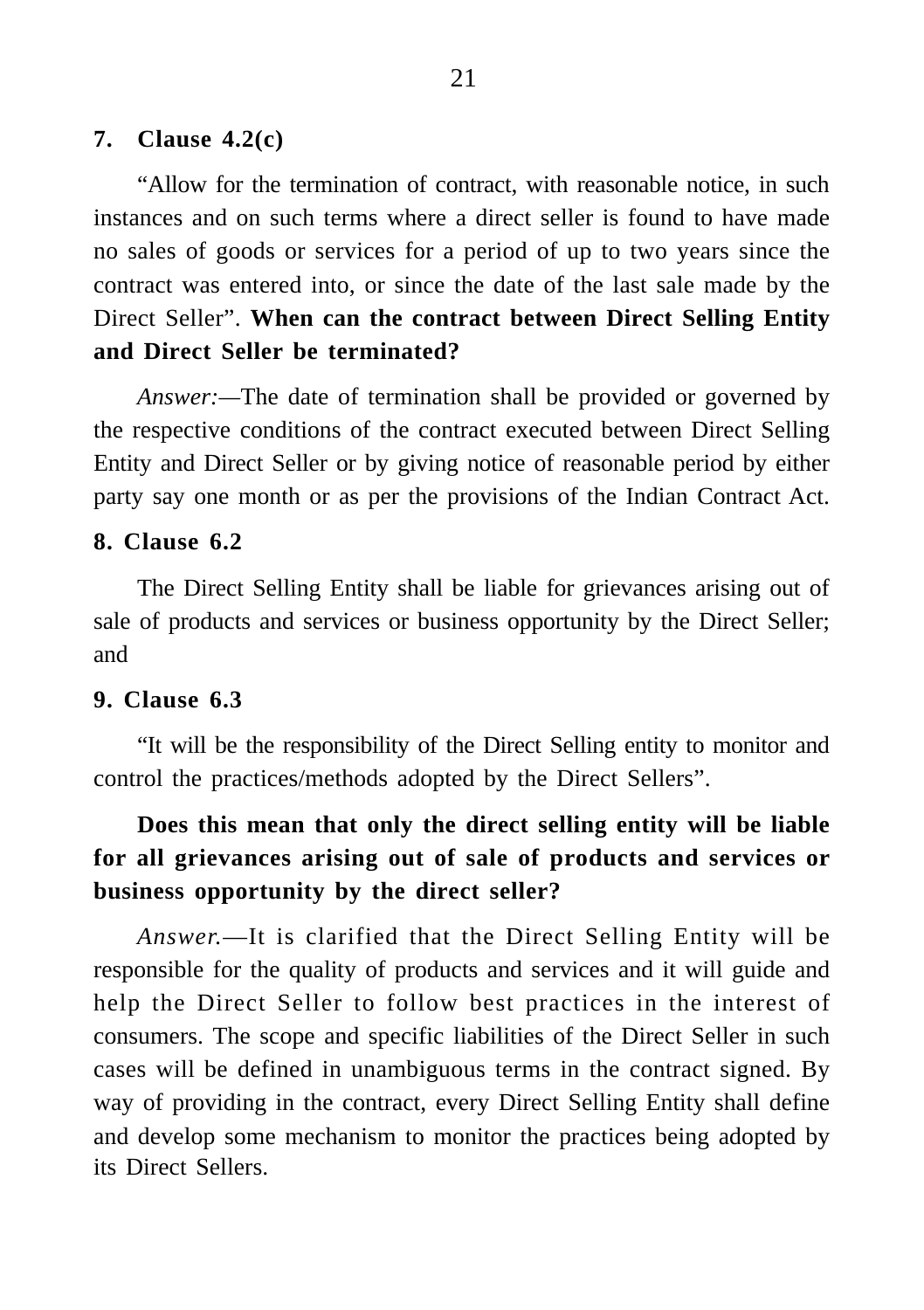#### **10. Clause 7.5**

*Industry:*—It appears to be a typographical error in this Clause. As the consumer is buying the products or services from the Direct Sellers, it should be the Direct Seller which will provide various details listed in this sub-clause. **Please clarify.**

*Answer:*—Yes, it should be the Direct Seller. Please read Direct Seller in place of Direct Selling entity in this sub-clause.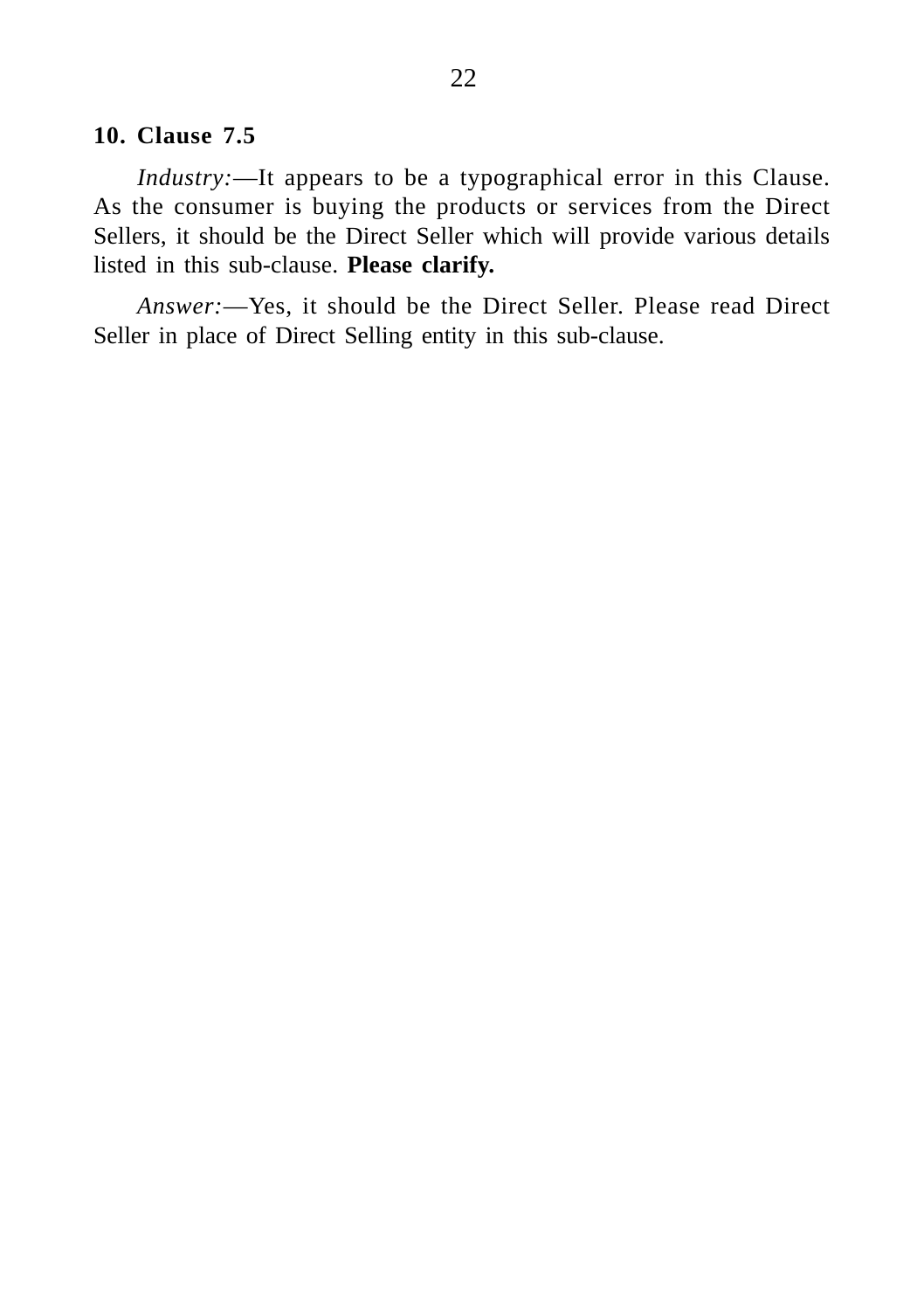#### PART-2

# MONITORING MECHANISM FOR IMPLEMENTING THE CENTRAL GUIDELINES

# **1. Objectives of the Monitoring Authority**

*The Monitoring Authority will function with the following objectives:*

(1) To regulate the business of Direct Selling/Multi-level marketing as per the Central Guidelines to prevent fraud and protect the legitimate rights and interests of consumers;

(2) To monitor/supervise the activities of Direct Sellers, Direct Selling Entity regarding compliance of the Central Guidelines;

(3) To implement the guidelines.

## **2. Composition of Monitoring Authority**

(a) *The Monitoring Authority shall consists of:—*

- (1) The Secretary/Principal Secretary—Department of Consumer Affairs as the Chairman;
- (2) Director of Food, Civil Supplies and Consumer Affairs as the Nodal Officer and Convener and the following members;
- (3) The Secretary to Govt., Finance Dept. or any other Officer nominated by him not below the rank of Deputy Secretary;
- (4) The Secretary to Govt., Law Dept. or any other Officer nominated by him not below the rank of Deputy Secretary;
- (5) The Secretary to Govt., Taxes Dept. or any other Officer nominated by him not below the rank of Deputy Secretary;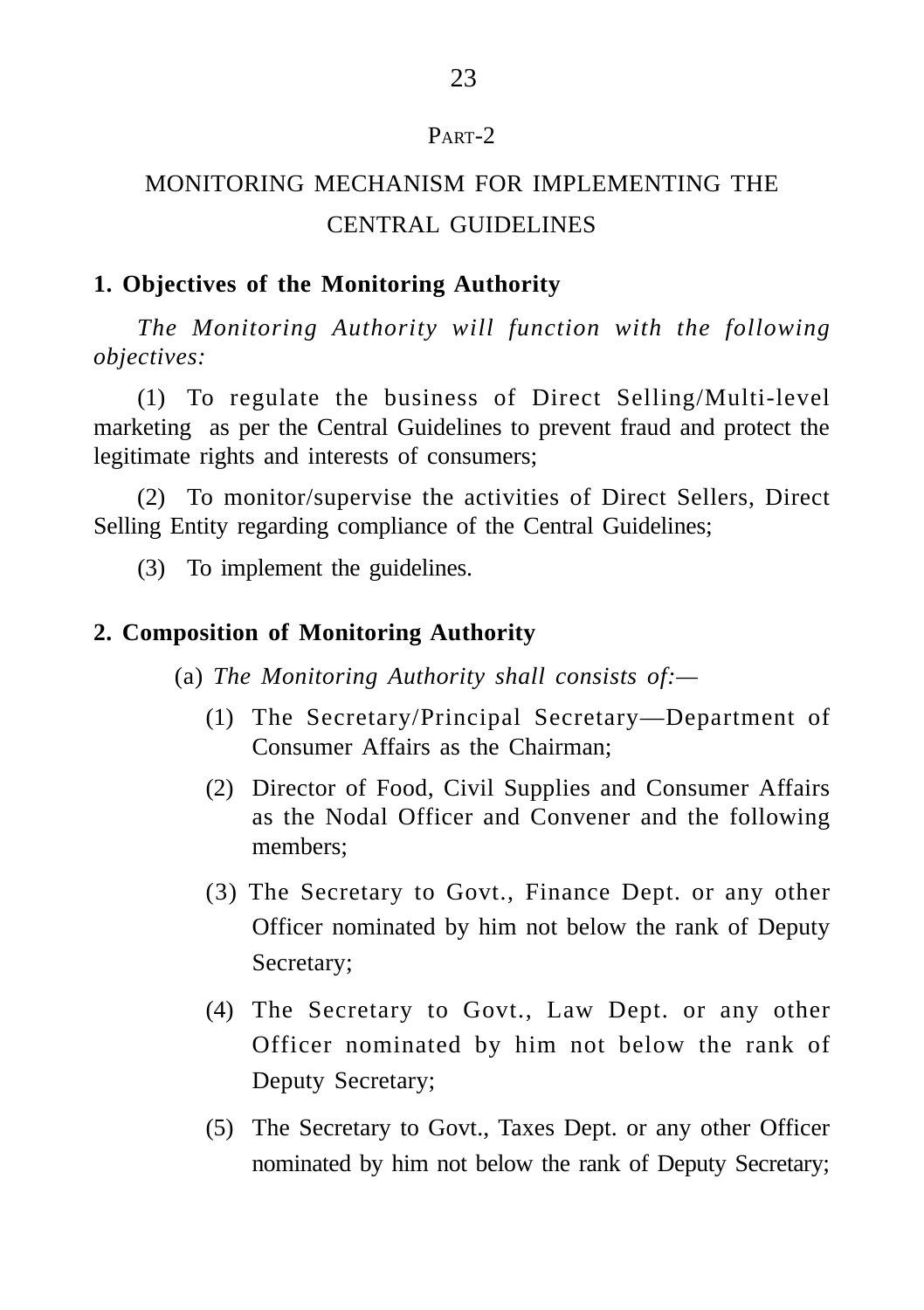- (6) Commissioner, CGST Department, Kerala;
- (7) Commissioner, SGST Department, Kerala;
- (8) ADGP rank officer from the Police Department dealing with Economic Offences;
- (9) One Subject Expert, duly nominated by the Government.

(b) The Monitoring Authority shall meet in every three months in an year.

# **3. Responsibilities of the Monitoring Authority**

(i) Provide facilities for the enrollment of Direct Selling Entities for carrying out their Direct Selling/Multi-level marketing business in the State of Kerala;

(ii) Provide appropriate platform for receiving complaints from the Consumers/Direct Sellers including general public against the violation of Central guidelines by the Direct Selling Entities;

(iii) Inform respective enforcement authorities regarding the unethical and unlawful practice, if any, carried out by direct selling entities/direct sellers including non-compliance/evasion of tax laws, noticed by the Monitoring Authority;

(iv) Provide Policy inputs to the Central Government for appropriate modifications in the Central Guidelines, if warranted, from time to time;

(v) Provide awareness among law enforcement authorities, consumers, direct sellers and the general Public and impart education and training regarding the "Do's and Don'ts of Multi-level Marketing/Direct Selling" through Training Institutes like Gulati Institute of Finance & Taxation (GIFT), Govt. of Kerala, Thiruvananthapuram or any such Institute recognized for the purpose by State Government.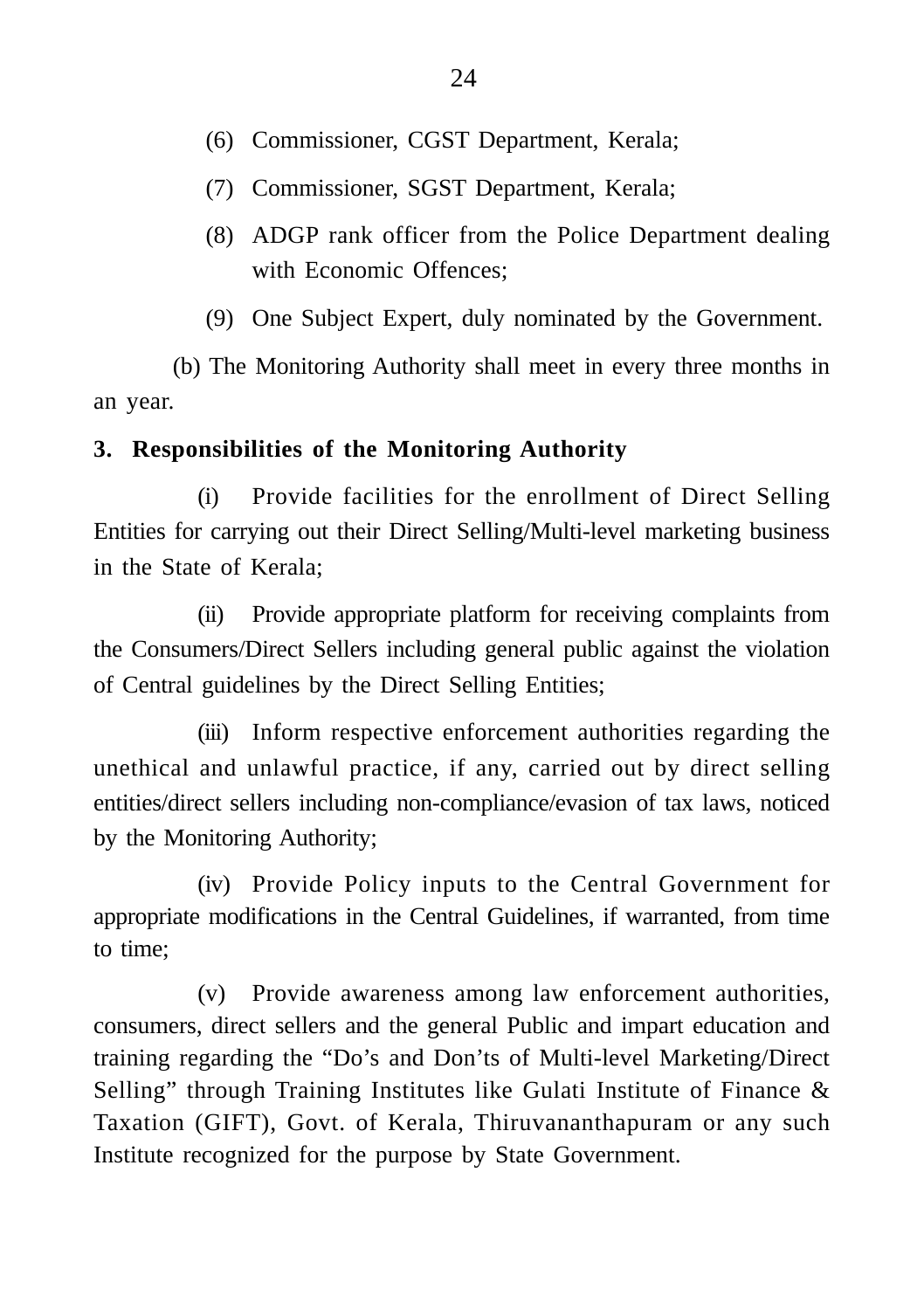# **4. Enrollment formalities for carrying out the Direct Selling/Multi-Level Marketing business in the State of Kerala**

(1) No Direct Selling Entity or such other person shall engage in a Direct Selling/Multi-Level Marketing business in the State of Kerala unless such entity or other person has enrolled with the Monitoring Authority by filing an application in the format given at annexure.

(2) *The application for such enrollment shall contain/supported by the following particulars/enclosures*:—

(a) Copy of the Undertaking/Declaration (Part A, B &C) filed by the Entity with the Department of Consumer Affairs, Government of India along with the following documents:—

- (i) Certificate of Registration/Bye-laws/Memorandum of Association.
- (ii) List of Board of Directors, with contact details.
- (iii) Brief details of direct selling scheme and compensation plan.
- (iv) Sample of contract with direct sellers/distributors.

(b) Place of office within the State of Kerala for ensuring easy access to the Direct Sellers/Consumers;

(c) Authorized contact person and details within the State of Kerala;

(d) Total number of direct sellers within the State of Kerala;

(e) Copy of GSTIN PAN and TAN or such other registrations necessary for the lawful conduct of the business undertaken by the Direct Selling Entity;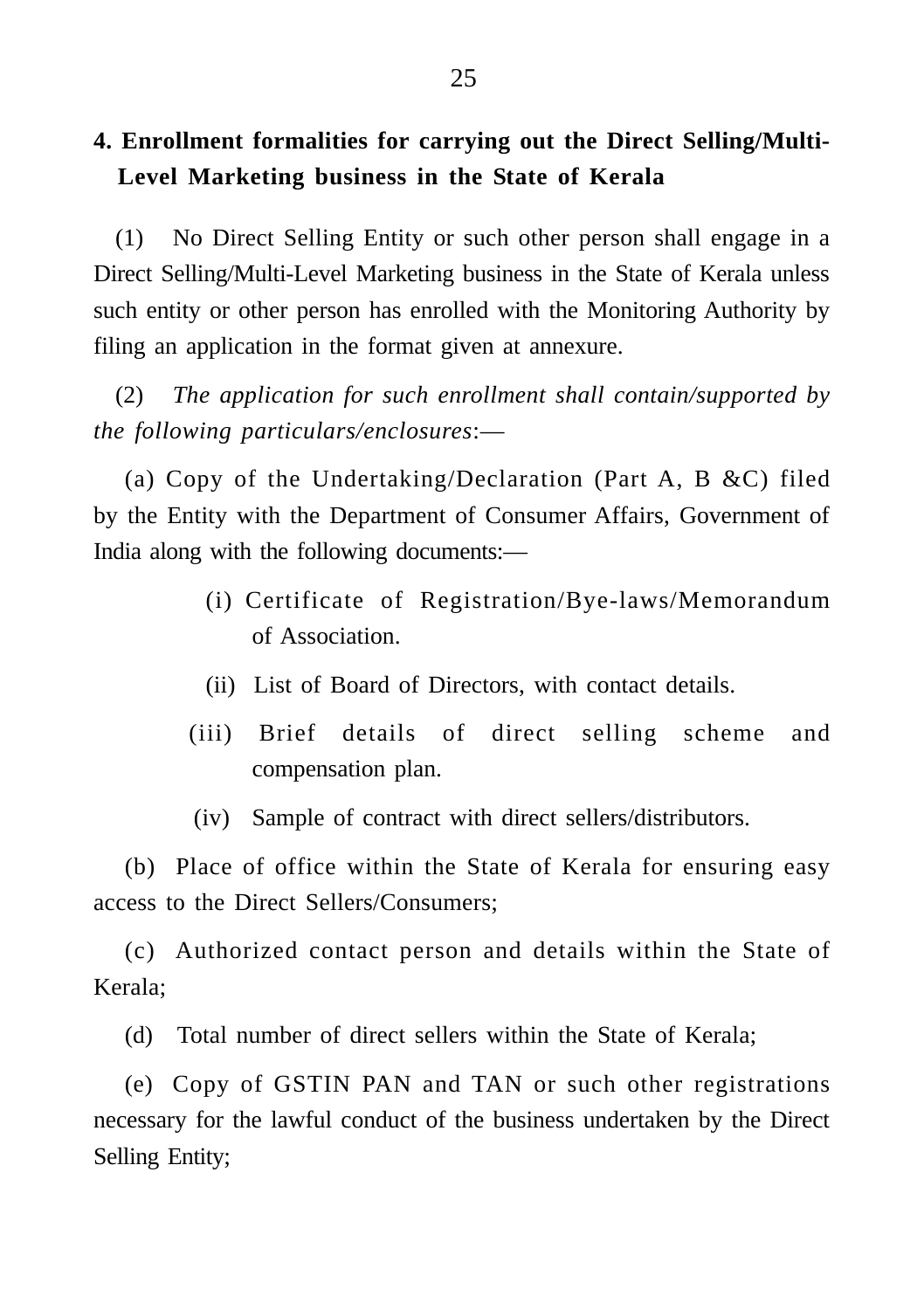(f) A copy of the VAT/GST/Service Tax/Central Excise Returns including TDS returns for the last two assessment years prior to the enrollment in the State as applicable;

(g) Such other information or documents, if any, as may be specified for the purposes of determining the applicant's suitability.

(3) *Upon receipt of the application in the prescribed format with the required enclosures/annexures, the Monitoring Authority may—*

(i) Enroll the applicant entity in the register maintained by it and publish the same in the website of Consumer Affairs Department, Kerala, or

(ii) refuse to grant enrollment if any violation of the Central Guidelines is noted *prima facie* or for the non-filing of required enclosures/Annexures:

Provided at any time after receiving an application and before it is disposed of, the Monitoring Authority may issue notice, in writing, demanding the applicant entity to provide additional information or documents. Where the corrected application or any additional information or document required is not provided within the time specified in the said notice or any extension thereof granted by the Monitoring Authority, the application shall be rejected.

(4) Enrollment of a direct selling entity with the Government would be made purely on the basis of the particulars furnished by the Applicant in the prescribed Enrollment Application form which do not confer any legal rights on the enrolled entity to represent themselves as Government approved agencies. Rather the purpose of enrollment is for enabling the Monitoring Authority to carry out its objectives as provided in Clause 1 above, in an effective manner.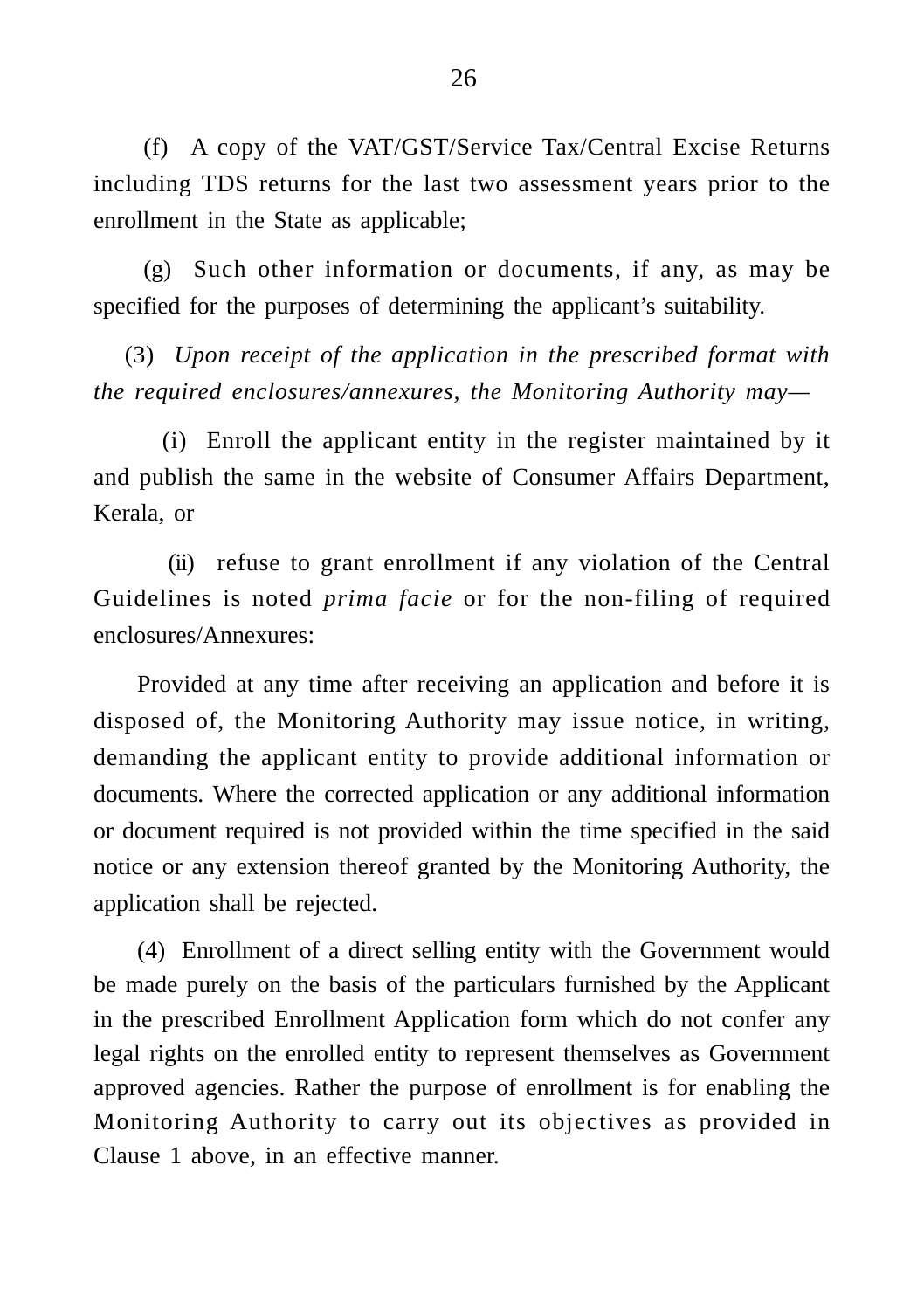(5) Necessary staff may be provided by the Government for assisting the activities of the Monitoring Authority/Consumer Affairs Department for the smooth functioning of the Monitoring Mechanism as envisaged in this guidelines.

## **5. Action against violations of the Central Guidelines**

The Monitoring Authority, may, either *suo-motu* or on the report filed by the designated officers under clause 7, take action against Direct Selling Entities violating the Central Guidelines with due intimation to the Department of Consumer Affairs, Ministry of Consumer Affairs, Government of India, New Delhi. The Monitoring Authority, may:—

(a) Issue show cause notice to those companies violating the Central Guidelines, and to companies which failed to enroll with the Monitoring Authority;

(b) Call for information from Direct Selling Entities when it is expedient to do so;

(c) Engage one or more persons to make an inquiry in relation to the affairs of any Direct Selling Entity;

(d) Call upon the books of accounts, registers, certified copies of mandatory registration certificates as per the Central Guidelines or other documents for necessary verification and examination in such circumstances as required by the Monitoring Authority;

(e) Direct the Direct Selling Entity to take corrective steps, if violation of Central Guidelines are committed by entity itself or by their duly appointed Direct Sellers;

(f) Cancel the enrollment or black list those Direct Selling Entities violating the Central Guidelines repeatedly even after show cause notices and warnings by the Monitoring Authority;

(g) Such other responsibilities as may be specified by the State/Central Government in accordance with the Central Guidelines.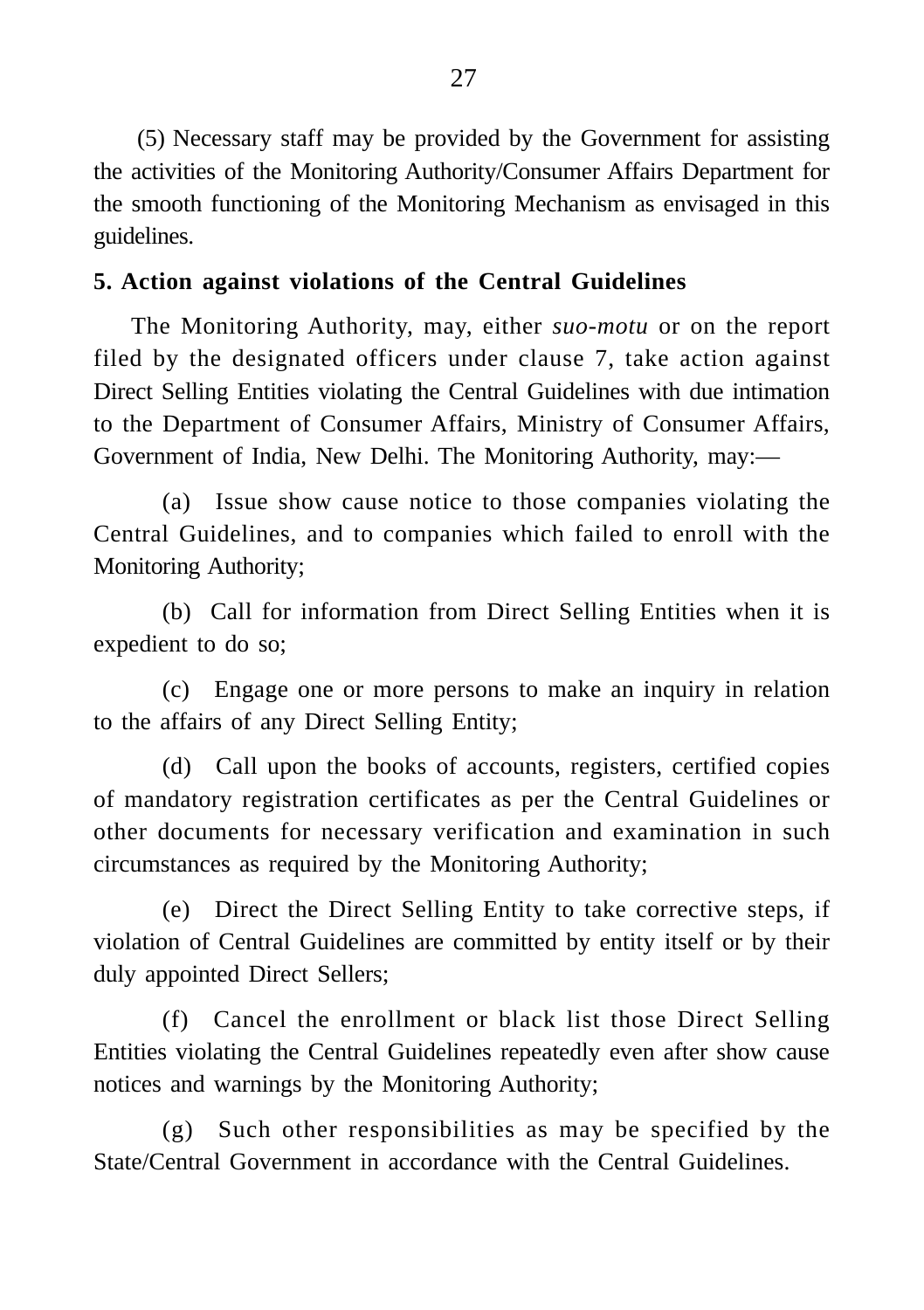#### **6. Filing of Periodical Reports before the Monitoring Authority**

Every Direct Selling Entity should furnish reports with the following information and submit to the Monitoring Authority within 20/45 days from the end of each such quarter/financial year respectively, as the case may be.

A. *Yearly Basis*

(i) Details of training imparted to the Direct Sellers as per clause 2.2 of the Central Guidelines.

(ii) Individual wise particulars maintained by the Direct Selling Entity in respect of their direct sellers including but not limited to enrollment, termination, active status, purchase value, remuneration paid in the last financial year.

(iii) Copy of GST returns, Income Tax returns including TDS returns of the last year.

(iv) Any other particulars as and when found necessary by the Monitoring Authority.

#### B. *Quarterly Basis*

(i) Total number of complaints received from customers within the State and the total numbers redressed and pending status in the last quarter;

(ii) Total number of complaints received from Direct Sellers within the State and the total numbers redressed and pending status in the last quarter.

(iii) Any other particulars as and when required by the Monitoring Authority.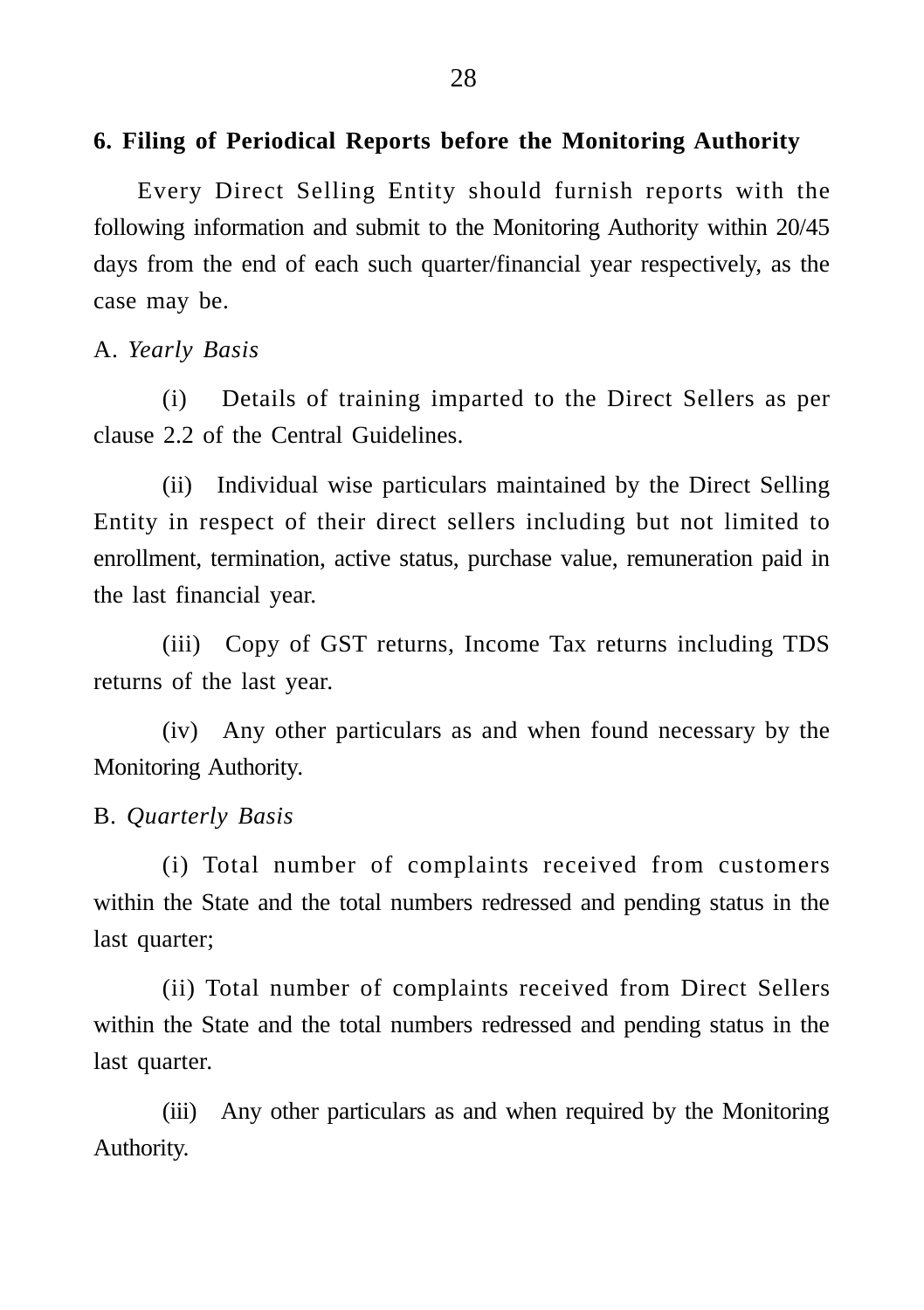## **7. Procedure for disposal of complaints**

(i) Government shall designate officers at district level to receive complaints.

(ii) A direct seller or consumer or any member of the general public whose grievance has not been resolved within 45 days of its receipt by the grievance redressal committee of the Direct Selling Entity may file complaint in writing along with necessary details before the designated officer. Every complaint against the compensation plan which is in conflict with any of the provisions of the guideline must be submitted along with a valid document published by the Direct Selling Entity and clear mentioning of the relevant provisions.

(iii) The designated officer may entertain complaints only after the expiry of 45 days of its original complaint received by the grievance redressal committee of the Direct Selling Entity and only if such grievance redressal committee fails to take redressal action on it.

(iv) The designated officer who receives such a complaint shall forward the same to the Direct Selling Entity with a direction to redress the complaint within 10 days of its receipt and to intimate the complaint redressal report to the designated officer immediately. If the designated officer do not receive the complaint redressal report within 15 days of its receipt by the Direct Selling Entity, he shall file non-compliance report before the Monitoring Authority.

(v) Where the contents of the non-compliance report received from the designated officer against Direct Selling Entity or a Direct Seller or any other person who is part of the network of Direct Selling/ Multi-level Marketing, is found to be genuin and true, the Monitoring Authority may take such action as the Monitoring Authority deems appropriate as mentioned in clause 5 above including due intimation to the enforcement authorities for their appropriate action as per the applicable provisions of the relevant Acts as provided in clause 9 below.

(vi) Monitoring Authority shall give a reasonable opportunity of being heard to the Direct Selling Entity before taking action, if any against such entity.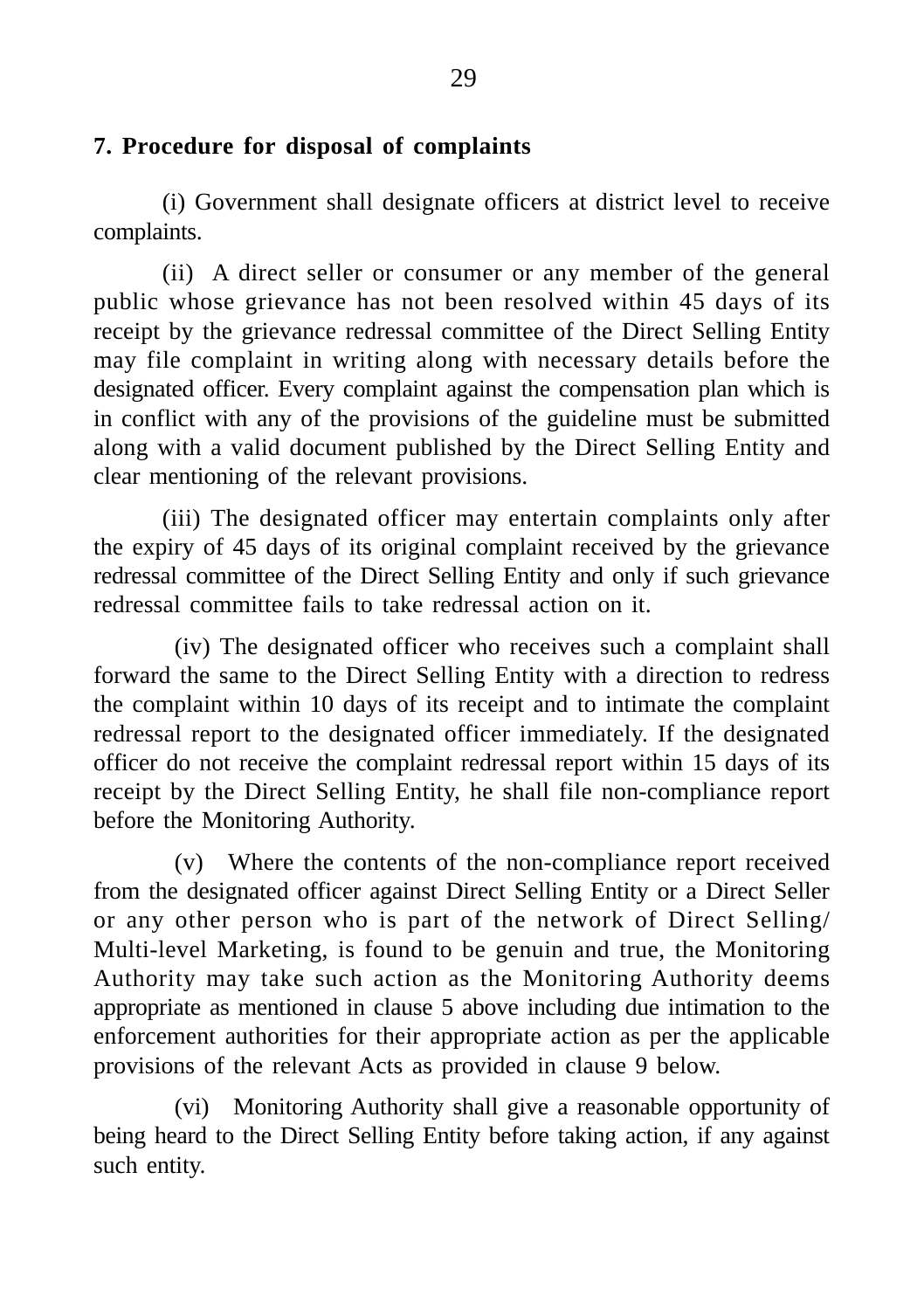#### **8. Maintenance of Records**

The Direct Selling Entities shall maintain the following documents/ records (READY INFORMATION FILE) either manually or electronically at the registered office of the Entity including office of operation within the State:—

(1) Certificate issued by Registrar of Companies, Memorandum of Association (MoA), Articles of Association (AoA);

(2) Copies of Taxpayer Identification Number (TIN), Director Identification Number (DIN) of Directors, Tax Deduction Account Number (TAN) and Permanent Account Number (PAN);

(3) Copies of Licenses/Permits required for the trading of goods/ services issued by the local authority or any other authority as the case may be;

(4) Certificate of Sales Tax, Service Tax and CST Registrations (Earlier years);

(5) Sales Tax/VAT Returns filed with the authorities; (Earlier years)

(6) Service Tax Returns filed with the authorities (Earlier years);

(7) GST Returns filed with the authorities (Current Year);

(8) IT Returns of the company filed with the authorities;

(9) Tax Deducted at Source (TDS) Statements of Distributors and respective challans paid;

(10) Copy of the latest balance sheet, profit and loss account and reports of the auditors or directors of the applicant;

(11) Records of Know Your Customer (KYC) and Know Your Direct Sellers (KYDS), the formats of which should be available on the company website; (Password protected);

(12) Register of Direct Sellers (State Wise);

(13) Grievance Redressal Register;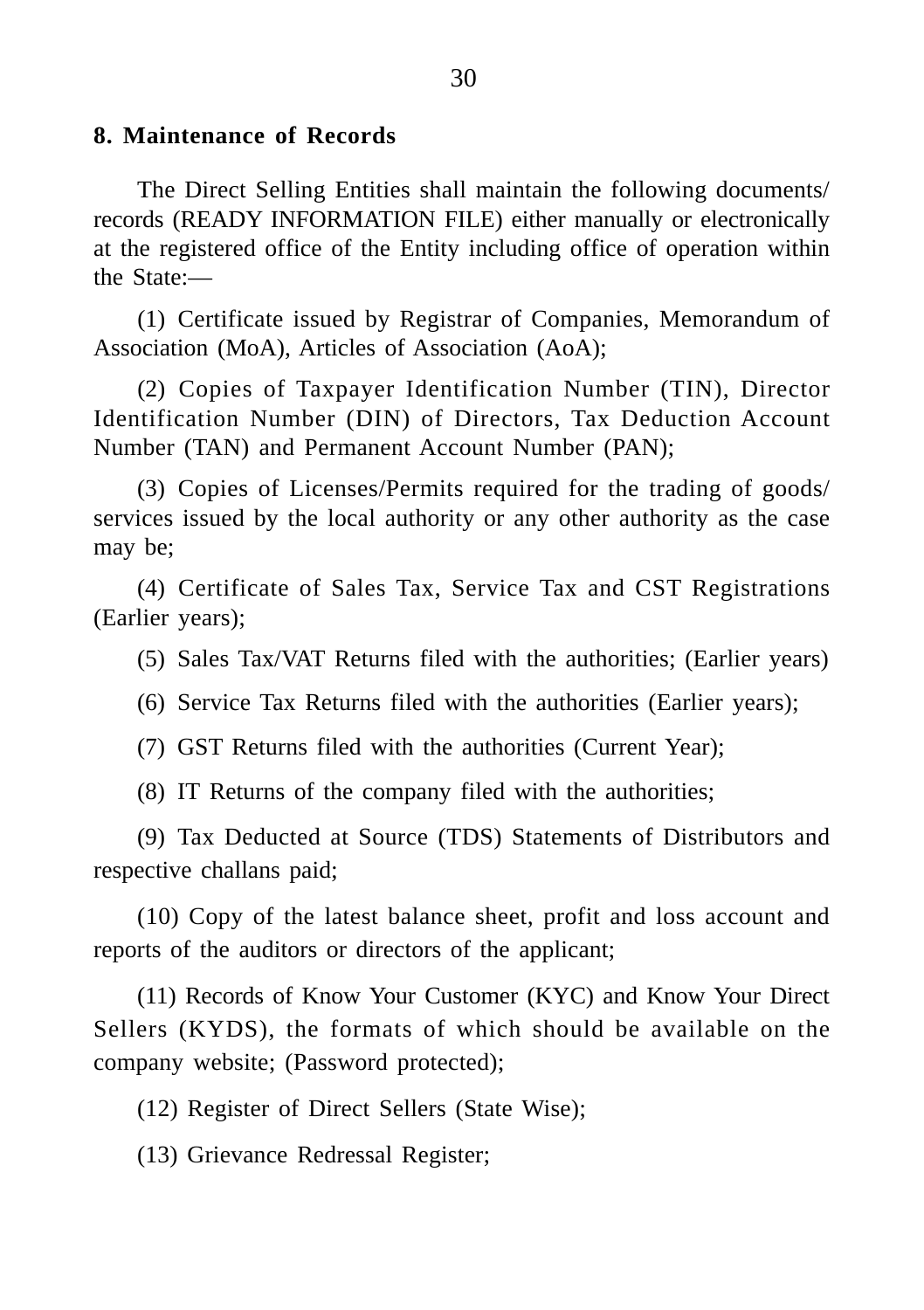(14) Copies of Product/Services marketing Brochure;

(15) Copies of Enrollment Application for new members/Direct Sellers along with the Agreement;

(16) Copy of duly filled Undertaking in the prescribed format filed with the Central Consumers Affairs Department along with copy of acknowledgment of receipt of application by the Central Consumers Affairs Department.

## **9. Application of other laws**

The provision contained in clause 5 shall be in addition to and not in derogation of provisions contained in other laws. The Direct Selling Entities and the Direct Sellers have to follow the Central guidelines meticulously. The violation of the Central guidelines shall be dealt appropriately by the Monitoring Authority. Any direct selling activity in violation of the Central guidelines shall be dealt appropriately by the Law Enforcement Authorities under the provisions of the appropriate Acts and rules, which may include the following,—

(1) Violation relating to product/services to be filed before the appropriate Consumer Forum having jurisdiction under Consumer Protection Act, 1986.

(2) Violation relating to any activity leading to money circulation or pyramid/ponzy schemes to be dealt with under Prize Chits and Money Circulation Scheme (Banning) Act, 1978, including criminal case under Indian Penal Code.

(3) Violation relating to taxation laws to be dealt with by the respective Taxation Authorities under the respective Taxation Statutes.

(4) Violation of any other applicable laws to be dealt with by the respective Authorities under such respective Statutes.

(5) Civil remedies for breach of contract.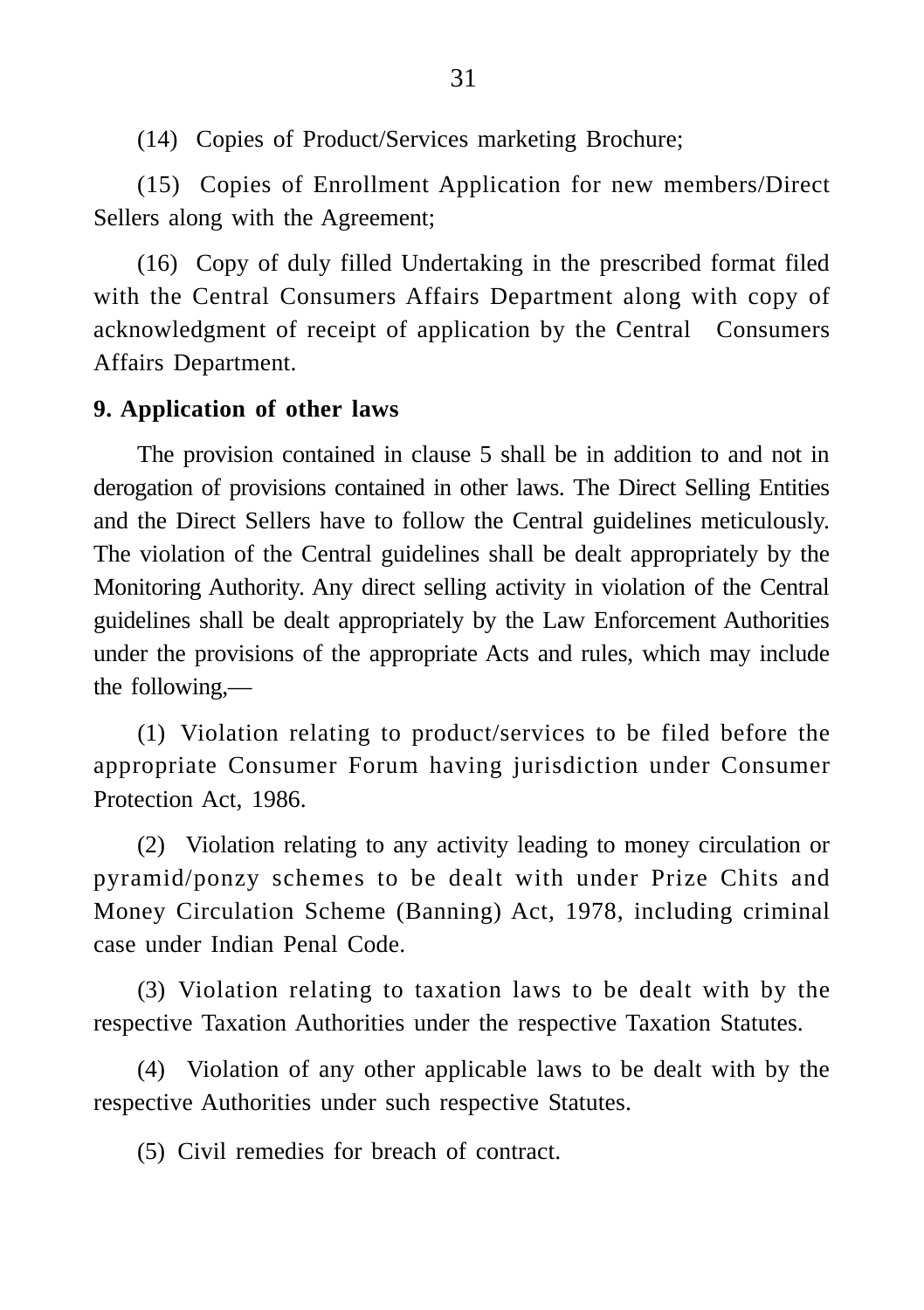#### **10. Miscellaneous**

(1) *Orientation Session/Training.*—Every Direct Selling Company/ MLM Company shall conduct a mandatory Orientation Session for all of its members/Direct Sellers/Independent Representatives providing precise and accurate information on all aspects of direct selling operations, including the remuneration system and mode of its disbursements. The Direct Selling Guidelines, 2016 released by the Department of Consumer Affairs, Government of India shall be incorporated in the training curriculum of Orientation Session conducted by all Direct Selling/MLM Companies as mandatory Session.

(2) The 101st Constitutional Amendment Act, 2017 replaces the term 'Sale' with 'Supply' in determining the taxable event along with the introduction of GST in India. Therefore, for ensuring due taxes from the Direct Selling Entity and Direct Sellers, the 101st Constitutional Amendment Act, 2017 may also be considered in the monitoring mechanism.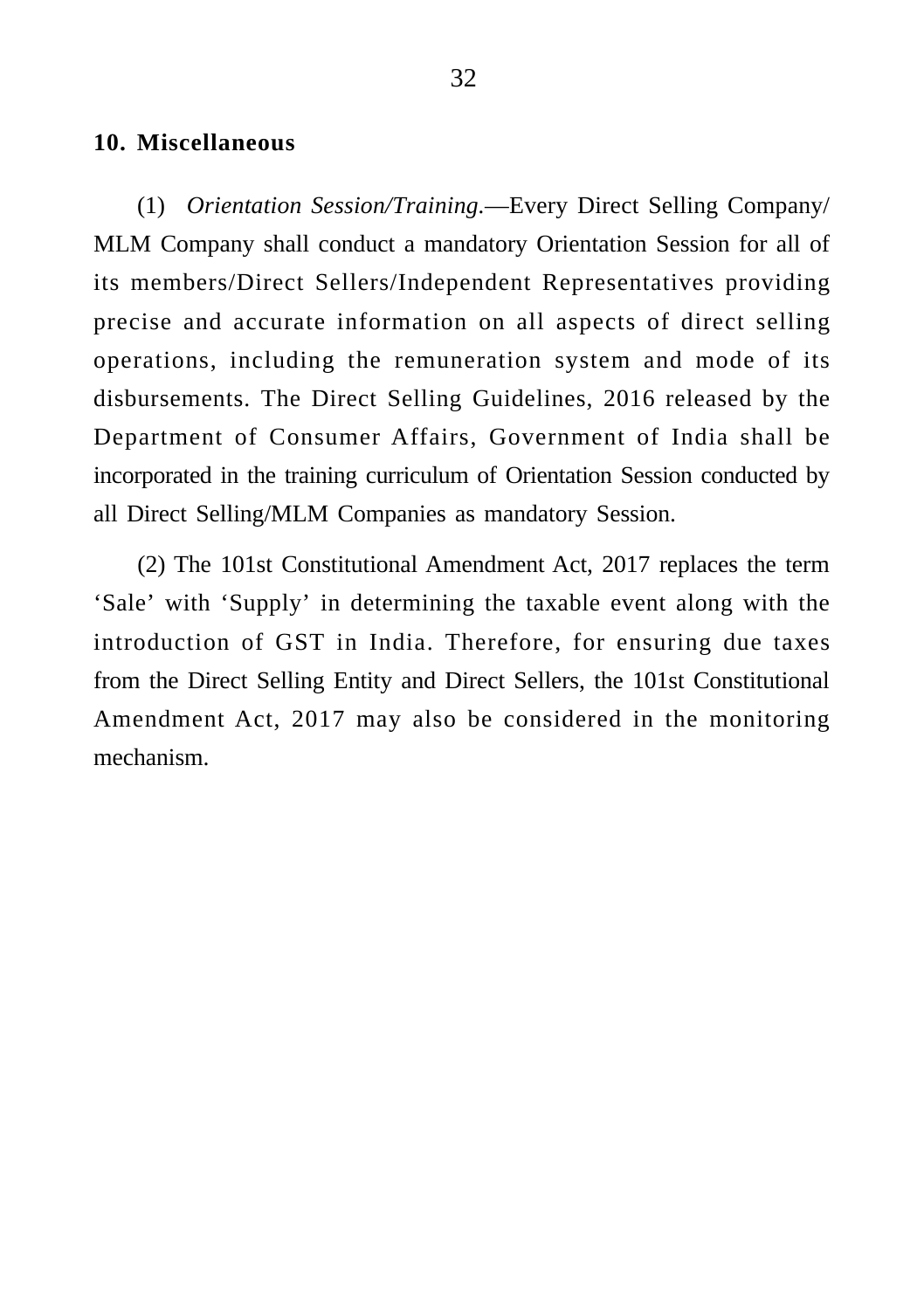#### **ANNEXURE**

## APPLICATION FOR ENROLLMENT

# **DECLARATION BY DIRECT SELLING ENTITIES/COMPANIES PRO FORMA**

PART-A

## **Company Profile**

1.  $(1)$  Name of the Company (As Registered)

(2) CIN/Reg. No.

- (3) Principal place of business
- (4) Name and address of top executives/officials of the Company (Enclose details)
- (5) Name and address of authorized contact person within the **State**
- 2. *Address for Communication*

(A) Head Office

(With PIN Code, e-mail, Telephone with STD code and Company Website)

(B) Branch Office in Kerala

(With PIN Code, e-mail, Telephone with STD code and Company Website)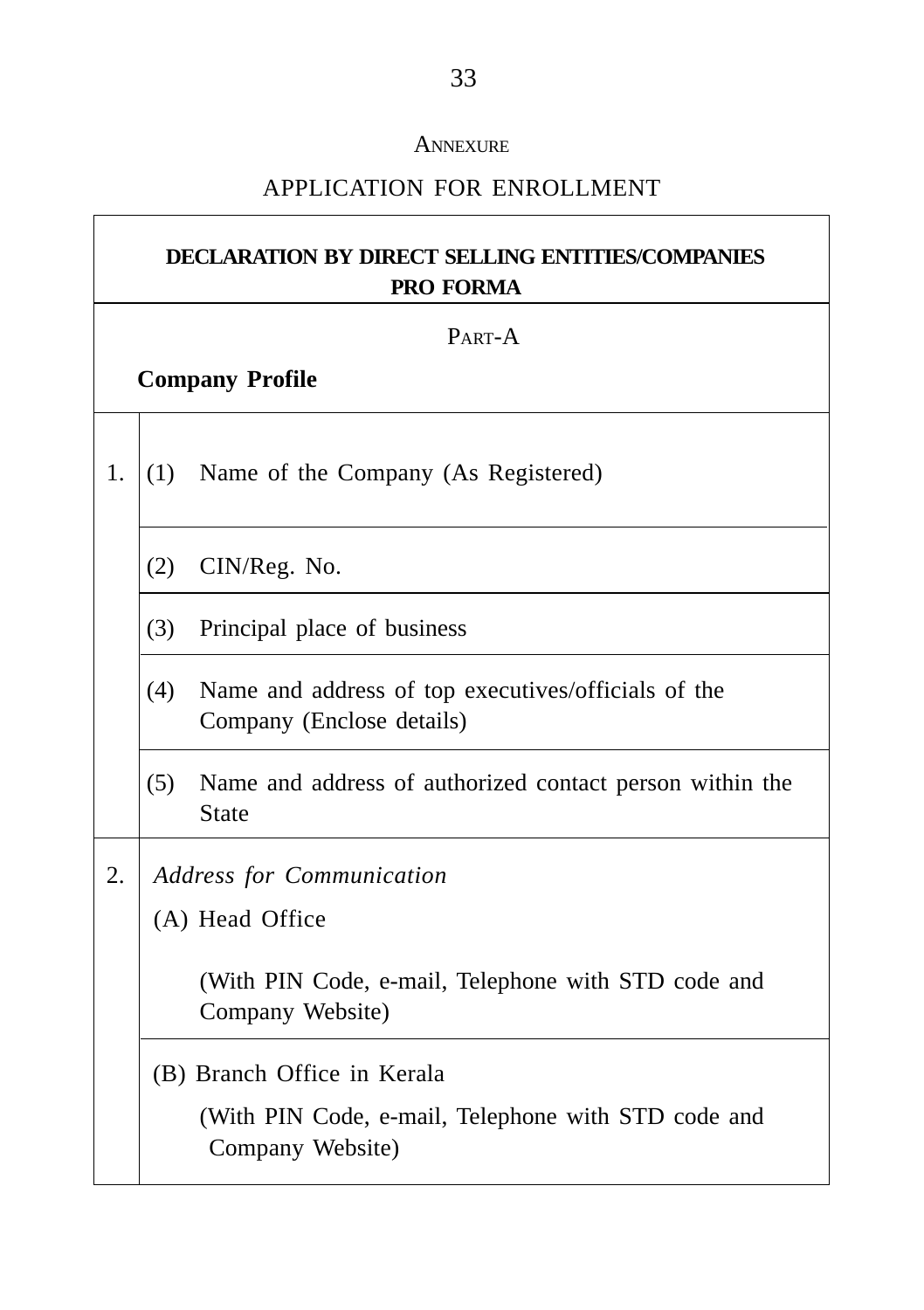- 3. *Tax Particulars of Company* (Enclose Copies as Applicable)
	- (1) Income Tax Registration No. (PAN)
	- (2) Income Tax TDS Registration No. (TAN)
	- (3) Service Tax Registration No. (Service Tax Code—STC)
	- (4) Central Excise Registration No.
	- (5) VAT Registration No. (TIN)
	- (6) GST Registration No. (GSTIN)
- 4. *Details of Consumer Grievance Redressal Committee as per guidelines:*
	- (A) Head Office

Member—1 Name of the Contact Person

Phone No. (with STD Code)

E-mail :

Member—2 Name of the Contact Person

Phone No. (with STD Code)

E-mail :

Member—3 Name of the Contact Person

Phone No. (with STD Code)

E-mail :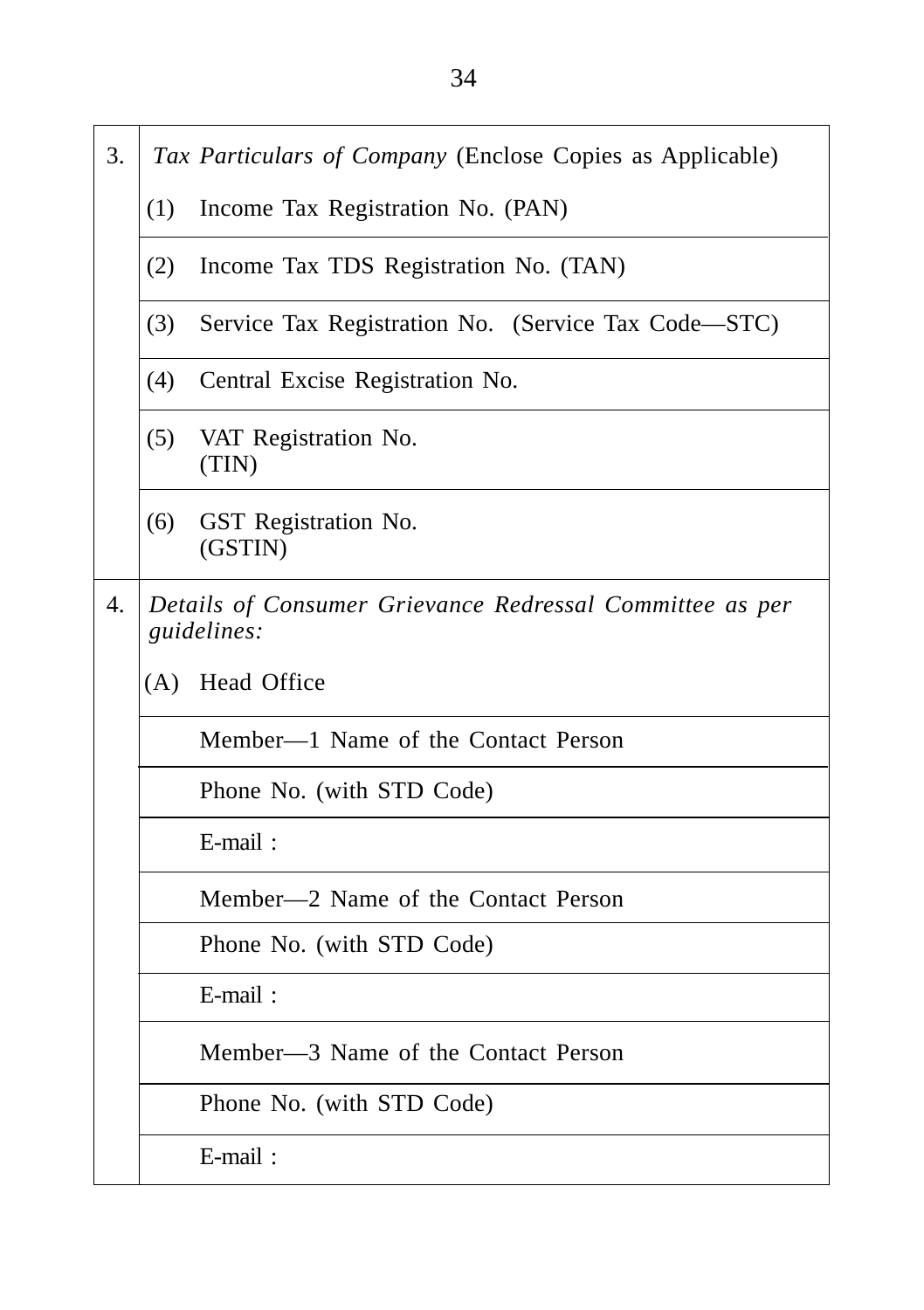$(B)$  Branch Office in Kerala (as applicable)

Member—1 Name of the Contact Person

Phone No. (with STD Code)

E-mail :

Member—2 Name of the Contact Person

Phone No. (with STD Code)

E-mail :

Member—3 Name of the Contact Person

Phone No. (with STD Code)

E-mail :

5. *Total number of Direct Sellers working within the State*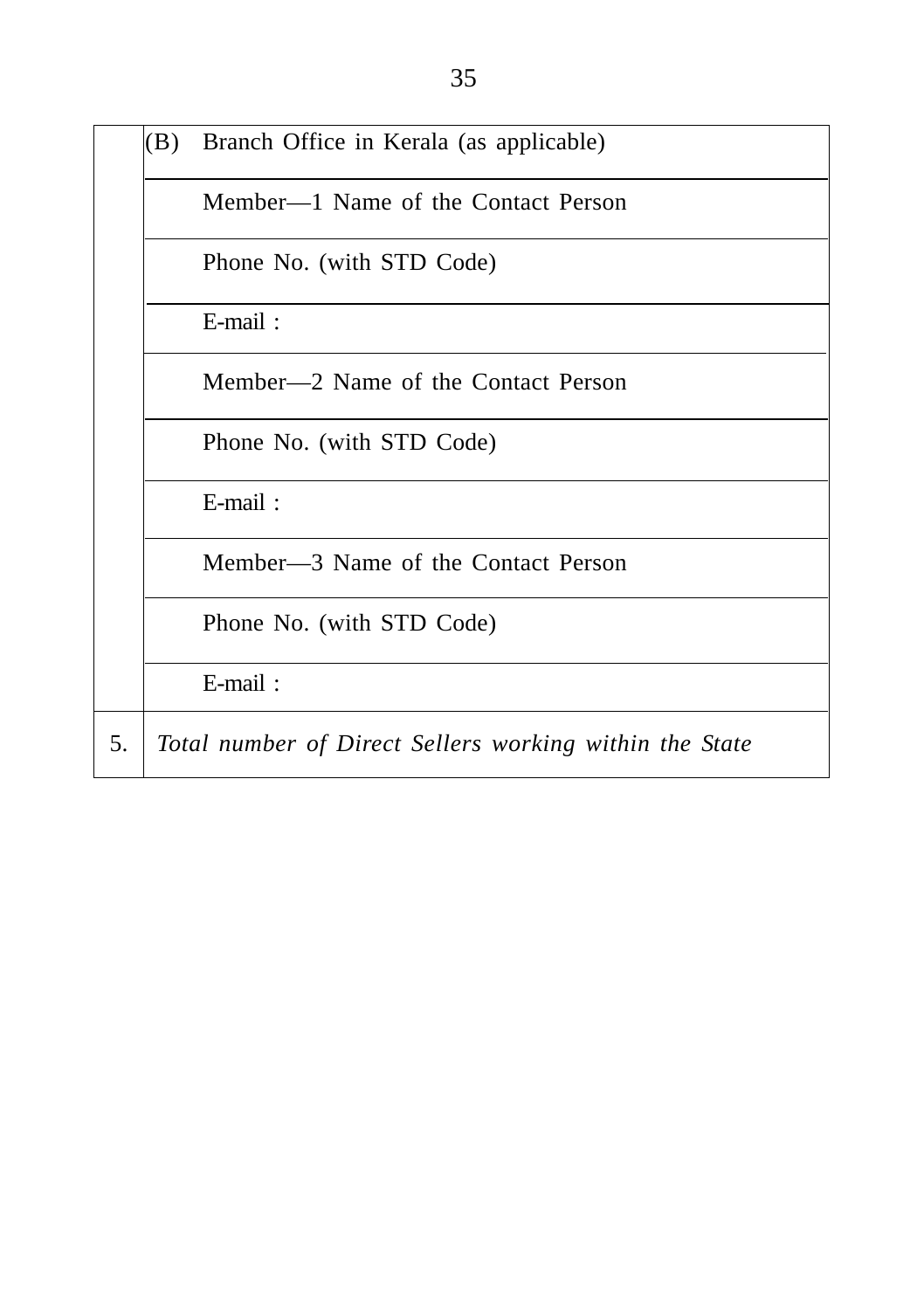| ł<br>I<br>۰<br>PU 1<br>۰.<br>I<br>۰,<br>×<br>×<br>۰,<br>× |
|-----------------------------------------------------------|
|-----------------------------------------------------------|

|    | PART-B                                                                                                   |
|----|----------------------------------------------------------------------------------------------------------|
| 6. | Details of Products/Services offered<br>(enclose details)                                                |
| 7. | Details of License (s), Trade Mark or Principal Brand<br>which identifies the company: (Enclose details) |
| 8. | Notes/Remarks, if any.                                                                                   |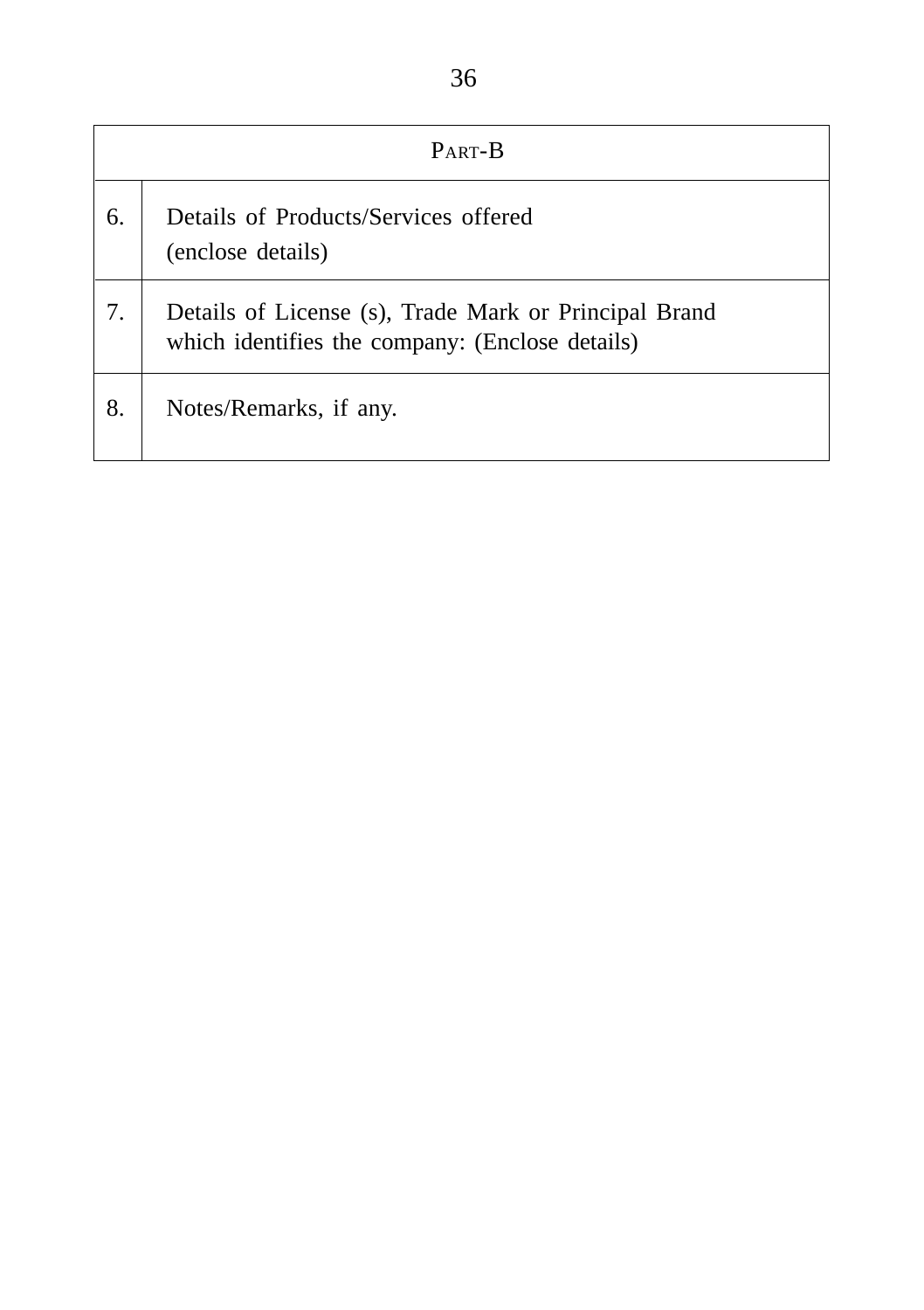#### PART-C

#### UNDERTAKING

I/We, ................ in the capacity of .................. of the ................. company/firm declare that we are compliant with the following:

1. We do not promote a Pyramid Scheme, as defined in Clause 1 (11) or enroll any person to such scheme or participate in such arrangement in any manner whatsoever in the garb of doing Direct Selling business.

2. We do not participate in Money Circulation Scheme, as defined in Clause 1(12) in the garb of Direct Selling of Business Opportunities.

3. We are compliant with all the remaining aspects mentioned in the guidelines issued vide F. No. 21/18/2014-IT (Vol-II) dated 9th September, 2016 by the Department of Consumers, Ministry of Consumer Affairs, Food and Public Distribution and shall also provide such details as may be notified from time to time.

4. We are compliant with all the provisions mentioned in the Monitoring Mechanism Guidelines of the Government of Kerala as may be notified from time to time

Place : (Sd.)

(Seal of the Company)

| Tel. No. |
|----------|
| E-mail   |